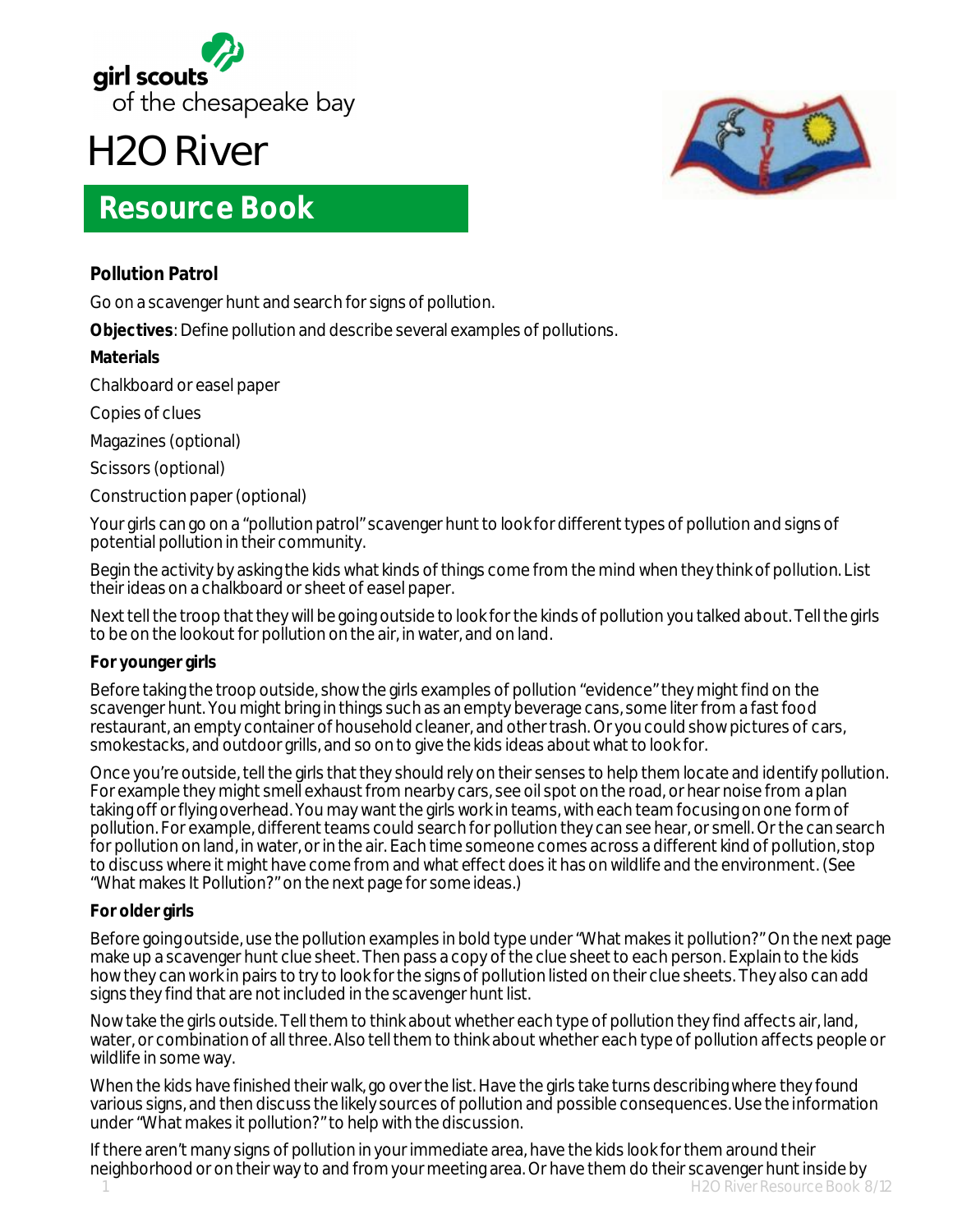searching for the clues in magazines. They can work in small teams to cut out pictures and make pollution collages. Tell them that they can use examples of things that can contribute to pollution even though the pictures may not show the pollution itself. For an example a picture of laundry detergent or even an washing machine could be symbolize the fact that many kinds of detergent contain phosphates-chemicals that can pollute surface water and ground water. Or the kids might include a cigarette ad and describe how cigarettes can contribute to the problem of indoor air pollution.

When they have finished, have the teams present their collages to the rest of the troop.

## **What Makes It Pollution?**

(Note: This list does not include all the problems related to each entry. For example, there are a number of pollution problems related to plastic foam, but we've included only those related directly to plastic foam litter.)

**Oil stains on the pavement:** rain can wash oil into water supplies

**Aluminum beverage can:** unsightly; doesn't biodegrade; sharp edges may injure wildlife or people; small creatures may get trapped inside.

**Paper litter:** unsightly; inks and bleaching chemicals can contaminate soil and water.

**Plastic six-pack ring:** unsightly; doesn't biodegrade; may strangle wildlife.

**Litter in a pond, lake, stream, or other body of water:** unsightly; may injure aquatic animals that get stuck in it or try to eat it.

**Lawn-care truck:** lawn-care products contain chemicals that may harm wildlife, pets, and people; rain can wash chemicals into water supplies.

**Construction sites:** noise may be annoying and may damage the hearing of a construction worker; construction dust may pollute the air; rain can wash uncovered soil into surface water; creates solid and hazardous waste.

**Car, truck, or bus exhaust:** pollutes the air; harms human health; may contribute to global climate change.

**Storm drain:** rain washes litter, soil, chemicals, and other pollutants into surface water.

**Animal waste:** rain can wash waste into water supply; can harm human health.

**Household chemical container:** unsightly; can leak harmful chemicals into soil, water, or air.

**Jet or airplane noise: annoying;** may damage age hearing of people who live near or work at airports.

**Smog:** harms human life.

**Overflowing trash containers:** unsightly; litter may trap or choke wildlife.

**Traffic noise:** annoying

**Glass litter:** unsightly; broken glass may injury people or wildlife; small creatures may get trapped inside jars or bottles.

**Smokestack:** releases pollutants into the air.

**Aerosol spray can:** may contain air-polluting propellants or chemicals that can harm people of wildlife.

**Plastic foam litter:** unsightly; doesn't biodegrade; may injury animals that mistake it for food.

**Discarded tires:** unsightly; may catch on fire and release harmful pollutants into soil, water, or air.

**Roadside dump:** unsightly; may contain hazardous material that can leak into soil, water, or air; different type of materials may harm wildlife in different ways (poisonings, choking, trapping, and so on).

**Smoke from the chimney:** pollutes air; may contribute to global climate change.

**Gasoline pump:** nozzle releases toxic fumes; underground storage tank may leak gasoline into water supplies;

**Person spraying garden pesticide:** chemicals may harm people or pets; may kill species other than the other pests; rain can wash it into the water supplies.

**Candy or gum wrapper:** unsightly; foil and plastic doesn't biodegrade.

**Bare soil on a slope:** rain can wash soil into surface water.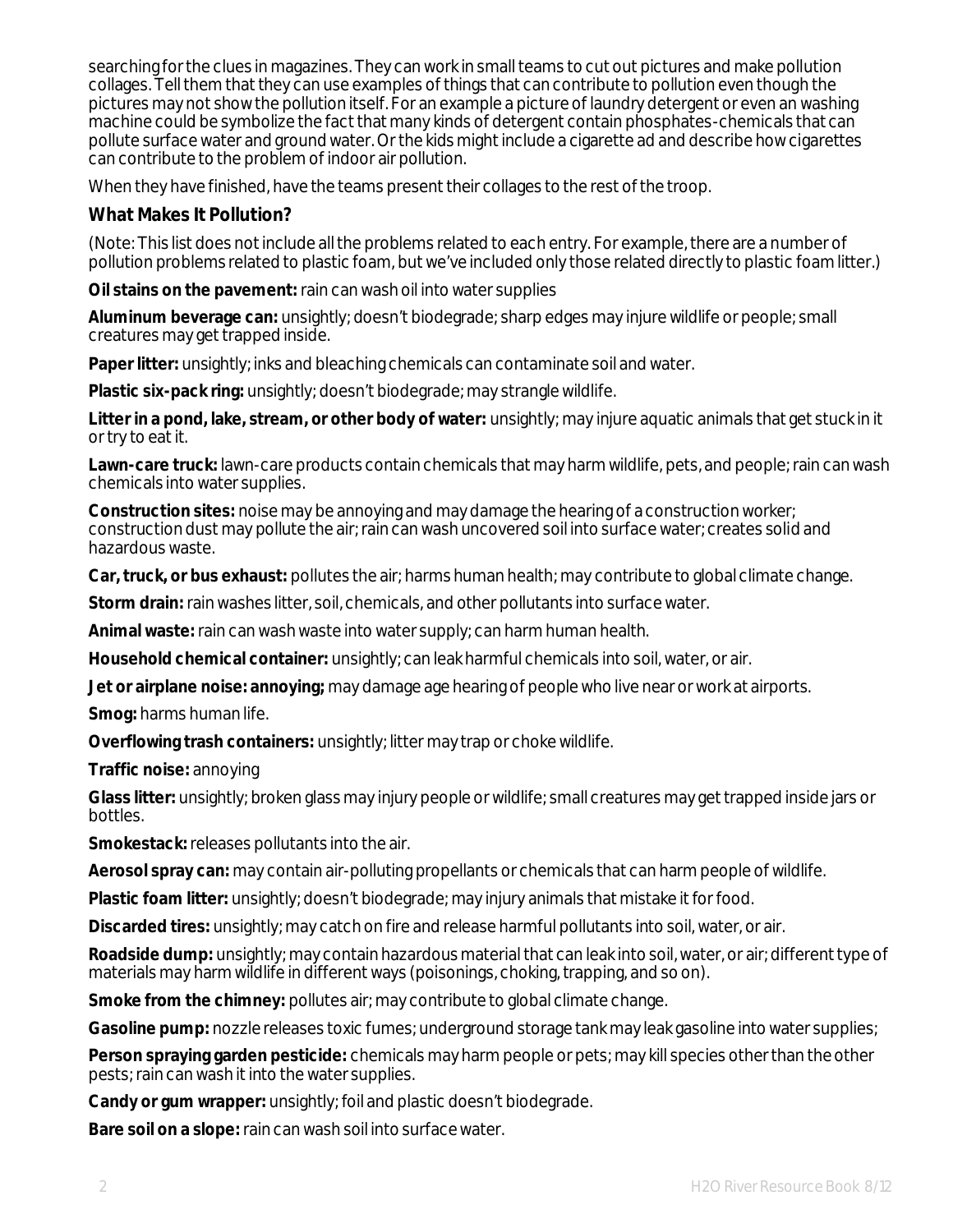## **Natures Recyclers**

## **Summary**

Centipedes, earthworms and copepods, oh my!

Girls investigate the connections between soil and a decomposing log or leaf litter.

#### **Objectives**

Girls will:

Describe the process of decomposition.

Explain the role of decomposers in soil formation.

Analyze a variety of interactions that occur in nature and at home.

#### **Materials**

A few flashlights

Humus, decomposed acorn, or moldy bread

Field guilds to insects, spiders, reptiles, amphibians, etc.

#### **For each student or small group of students**

Hand lenses

Bug boxes or clear jars with air holes punched in the lids

Index cards

Small cups and spoons

Pencils

Copies of the appropriate student page Brownies 8; Juniors 9

Clipboard or thick cardboard with the paper taped to it

Extra paper (optional)

#### **Making Connections**

Girls may have sifted through leaf litter and noticed a variety of insects and worms. They may not, however, appreciate the importance of these critters to healthy soil. The study of soil formation leads to an understanding of related natural processes as well as relationships between organisms in an ecosystem.

#### **Background**

Soil is the loose material on Earth's surface in which plants can grow. The top layer of soil, topsoil, is a dark color in some areas because it contains humus. Humus is formed when decomposers break down organic material (the remains of living organisms such as plants and animals). Because it is rich in nutrients and well-aerated (contains lots of spaces filled with oxygen), humus provides some of the plants need for growth. It is a very important part of the food web. Without it, we would not have many of the food we eat.

There are several different types of decomposers. Fungi (mushroom or bread molds) cannot make their own food, as plants do, so they must absorb nutrients from either dead or alive organisms. Bacteria are microscopic, single-celled organisms that also absorb nutrients from other organisms. Tiny sow bugs, like some insects and other animals, digest organic matter and deposit the decomposed material as a waste product.

Earthworms also contribute to the soil in this manner, and their movement in the ground helps aerate the soil. Cows contribute to the recycling process in a similar way. Their digestive tracts contain decomposers (bacteria) that turn ingested grasses and grains into a nutrient-rich waste product (manure).

Decomposers (or detritivores) consume organic matter, digest it, and leave it behind (excrete) other forms of nutrients. During digestion and excretion, detritus is changed both physically (in size) and chemically (in molecular structure). The decomposition process releases nutrients such as phosphorus and nitrogen, which can then be used by plants for growth. This form of natural recycling–discarded (and dead) materials made into different forms that can be reused-is a slow continual process. It takes 250 to 2,000 years to produce one inch of topsoil!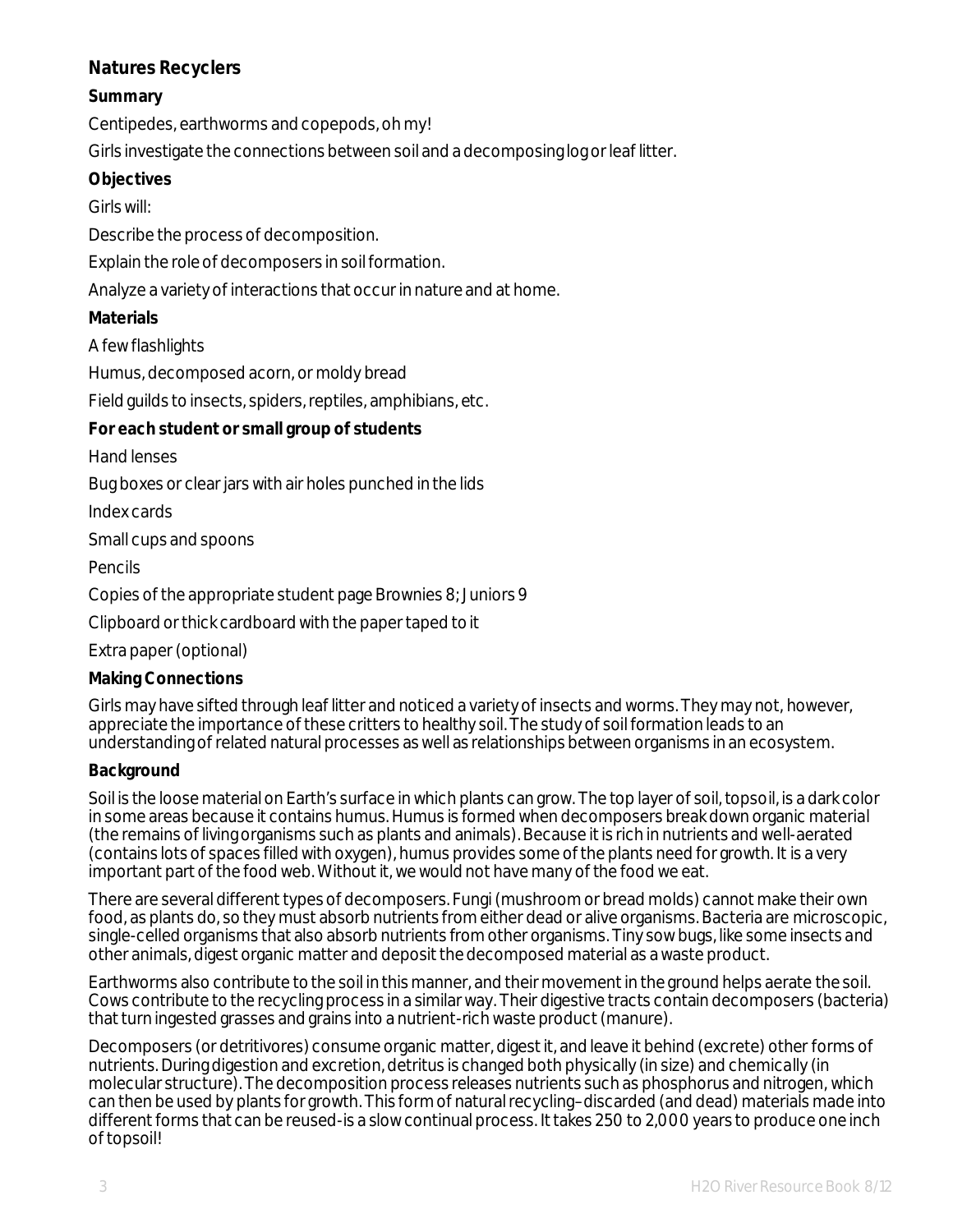A fallen log or layers of leaf litter can be used to study nature's recycler's work. Observe material that is lying or just under the soil layer-this is the most decomposed. A great deal of activity centers around these areas.

Wood-eating insects such as termites and some beetles feed on logs, softening the wood; their tunnels provide access for other creatures. Such insects lay their eggs in decaying wood or leaf litter, and when the larvae hatch, they feed on the dead plant material.

These tiny creatures attract hungry birds and other insect-eaters. Look at small holes tapped into wood by a woodpecker.

Many creatures use fallen logs for home sites or hiding places. Moisture trapped under logs is favored by animals such as the salamanders, who must be moist to breathe through their skin.

Logs often have a narrow tunnel used by a chipmunk, or a larger hole that was home to a woodpecker, wood duck, raccoon, or flying squirrel. These "cavity nesters" find that standing dead trees and fallen logs are softer and therefore easier to burrow through nesting. In some cases, animal activities may have caused the death of the trees in the first placed.

#### **Procedure**

#### **Warm-up**

Note: Before the lesson look for a place on or very near the meeting place that has at least on fallen, rotten log. If you cannot find a log, part of this activity can be done with leaf litter, or a pile of leave that has been there for a good while. As a last resort a woodpile in someone's yard would do.

Introduce the concept of decomposition to your girls before going outside. Bring in some humus and some partly decomposed acorns for the class to poke through and look at with hand lenses. You may want to bring to troop some moldy bread or rotten vegetables that have been your kitchen for to long. Discuss what is happening to these items.

Ask the girls what would happen if we allowed this process to continue? Explain that the food would continue to broken down. If we left it long enough, we would not be able to recognize the vegetable or bread.

How long do the girls think it would take for these food items to become unrecognizable? It would take a long time. Perhaps the students could conduct a controlled experiment in the classroom, to find out how long it takes.

Keep these things for a few days and let the process continue; have the girls periodically check them for changes. Explain that decomposition adds nutrients to the soil. Introduce the word humus. Discuss why plants need soil. Help the students indentify minerals and other nutrients plants need. By checking a vitamin or cereal package, girls can see that we use some of these nutrients as well.

#### **The activity**

Prepare the troop for a short trip outdoors. Review safety precautions and rules given below. Stress that you are only going outside to observe, and that everything should look the same as it did when you came. Explain that the class will be observing the many interactions that contribute to decomposition.

Guideline for outdoor manners and safety

Do not stick bare hands into dark holes, since they may contain sharp objects or even biting insects. Instead, use a flashlight to look into holes.

Do not break logs apart. Leave nature to its own course. If there has not been enough opportunity to see inside a log by the end of the lesson, the leader may break open one portion for all to observe.

Respect living organisms and their homes. Try to disturb them as little as possible. If you would like to observe a lively critter more closely, gently scoop it into a bug box or jar with an index card. Keep it only long enough to study and share it with others. Release all living things after observing.

Be sure to "put the roof back on the house" (roll logs back into the exact position in which they where found).

Do not pick live plants. Hitting tree trunks and picking off bark harms the trees (bark is the outer layer that protects the trees). It is okay to collect a few fallen leaves, twigs, and other discarded objects, if you wish.

Outside divide the class into two groups; hand out supplies. Explain the use of the equipment and let the students practice a bit with each item. The cup and spoon is for collecting a small soil sample.

Give the group a copy of the appropriate troop page and a clipboard. Choose a "recorder" for each group.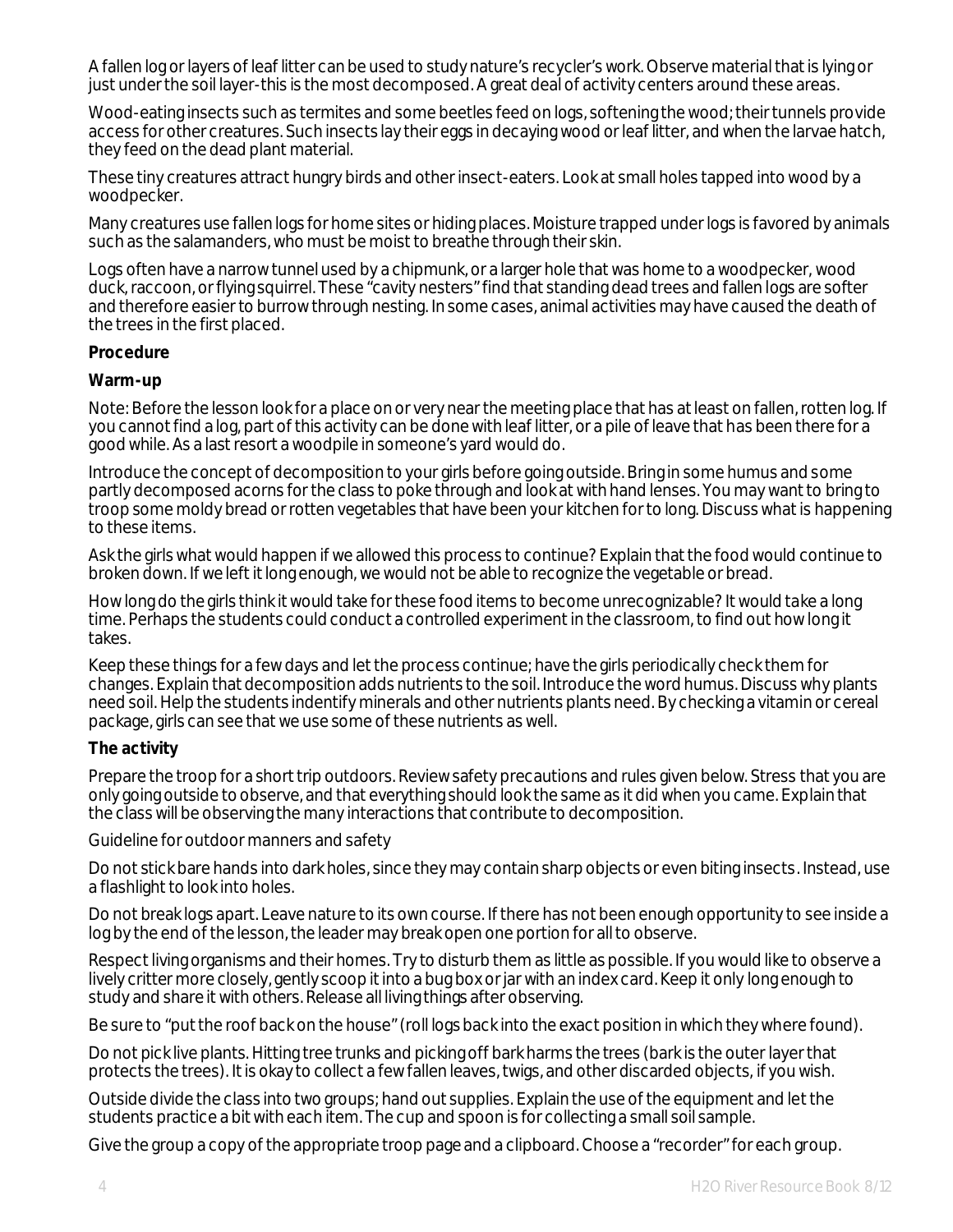Review the instructions and questions on page 7 and have girls or the troop fill in the answers.

#### **Wrap up**

Either in the field or back in the meeting placer reviews the girls pages and discuss the findings.

Note: Some books refer to fungi (mushrooms, bread mold, and shelf fungus) as plants, though fungi are now classified in their own kingdom. To avoid confusing younger students, Fungi are referred to as plants in this activity. Please make the distinction with more advanced students.

#### **Assessments**

Have girls :

Outline the process of decomposition.

Identify the animals that aid in the process of decomposition.

Write a story (from the perspective of an insect or an earthworm) describing the process of decomposition, and why it is important.

Envision what the ground would look like without detritivores.

#### **Nature in Your Neighborhood**

The fallen log activity introduces interactions among living and nonliving things. Search for other interactions at home and in your neighborhood. Here are some examples. See how many you can find.

#### **Plants and animals**

Insects on a plant (bee on a flower)

Birds eating berries

Dog, cat, or other animal eating grass

People eating fruit or vegetables

#### **Plants and the environment**

Plant roots growing into soil

Lichen growing on a rock

Ivy growing on a house

Flower bending toward the sun

#### **Plants and plants**

Algae or moss growing on a tree

Mushrooms growing on a dead log

Mold growing on old bread

#### **Animals and animals**

Spider with an in sect in its web

Bird eating an insect

People eating meat

People and their pets

#### **Animals in the environment**

Bird nesting in the crevice of a building Insect living under a rock Bird bathing or drinking from a puddle People breathing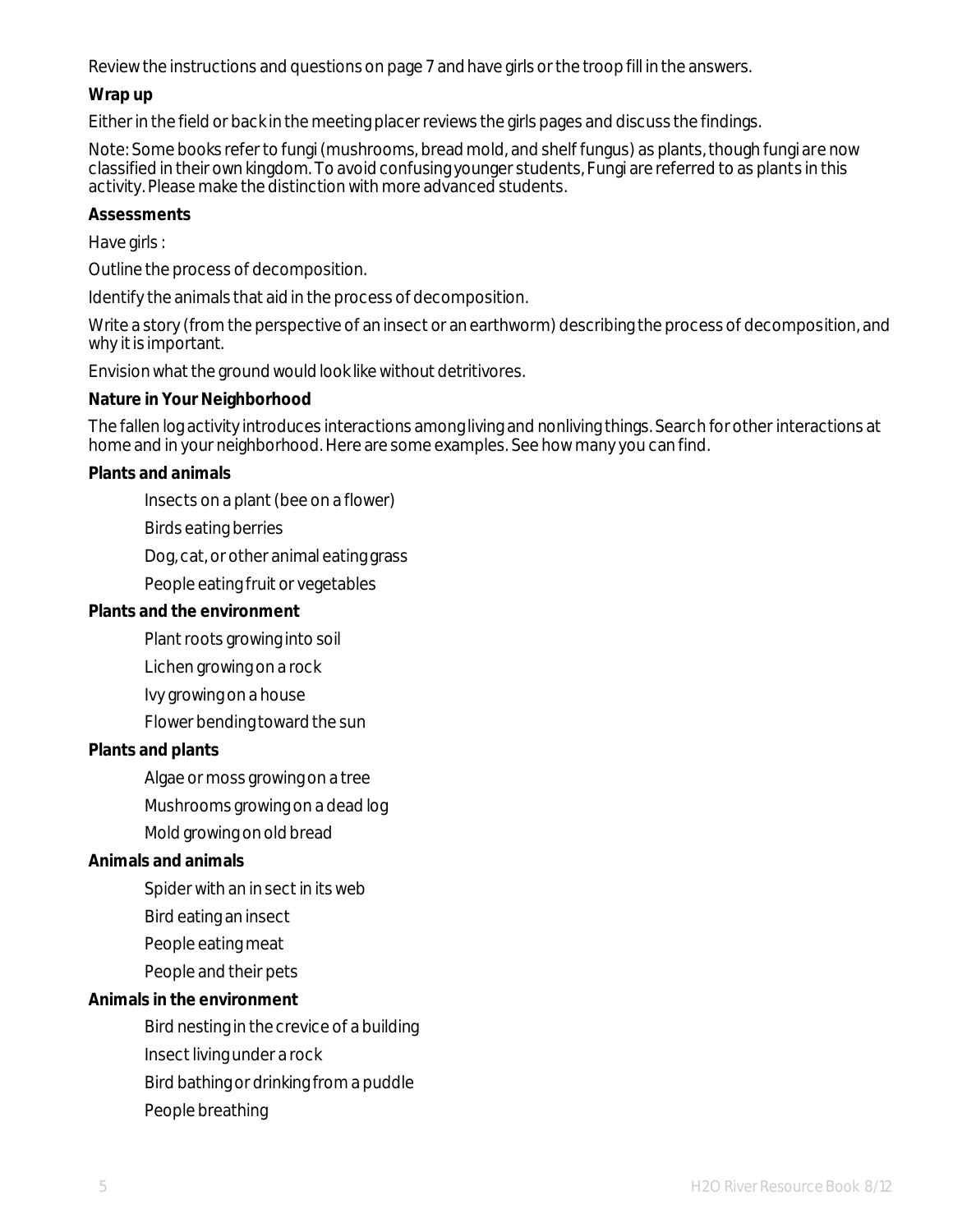## **Nature's Recyclers: What's in a log?**

These are some of the things that help make logs decay. How many can you find? Finish the name below each picture, then write the answers to the questions below.



Look at the soil under the log. Use a magnifying glass. What is soil made of?

Now feel the soil under the log. How does it feel?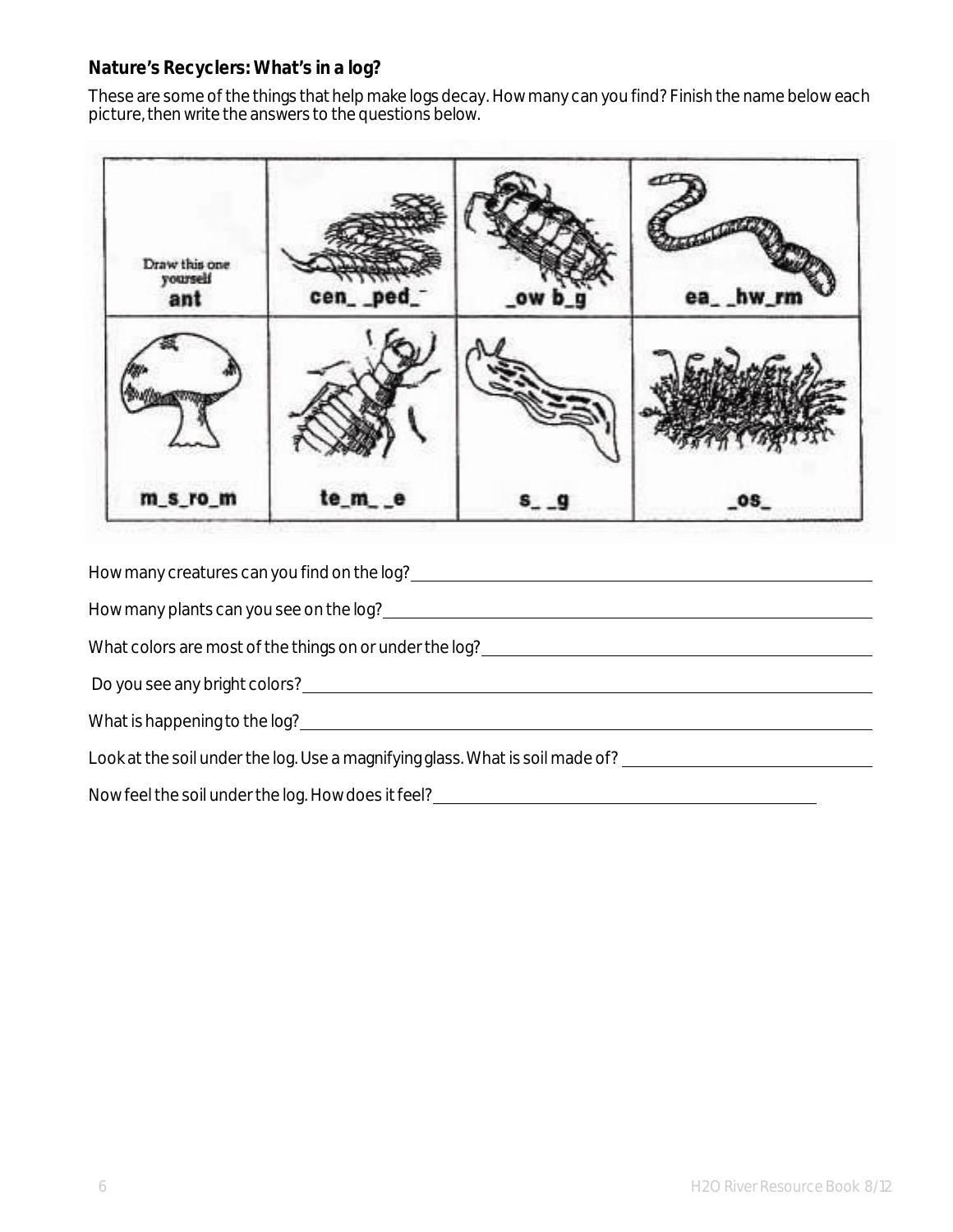## **Nature's Recycler's: A Log's Log**

Approach the log quietly and observe it before touching it.

Describe what you see (creatures, what they are doing, etc.).

Are there parts that can be easily broken apart?

Are there other plants growing on the log? Describe or name them. Look for mushrooms, shelf-shaped fungi, lichens, mosses, algae, ferns and other plants.

Can you tell how these plants are changing the log? Look for roots growing through the log. Describe them.

Now you may touch the log. Carefully roll it back, just enough to see under it.

Draw and label the three decomposers that you see. Field guides will help you identify them.

How are these animals changing the log? .

Can you find insect holes, tunnels or other signs that creatures have been moving through the log? Describe them.

Describe any evidence (signs) that creatures have made their homes in this log (leaf litter in a cavity, animal droppings, a nest or nesting material, etc.).

Dig up a small sample of soil underneath or next to the los and study its contents. Describe the soil.

What role does the log play in this natural community?

When you are through, make sure the log is in exactly the same place as it was when you found it, and nothing else has been disturbed. Release all living things that you caught to study.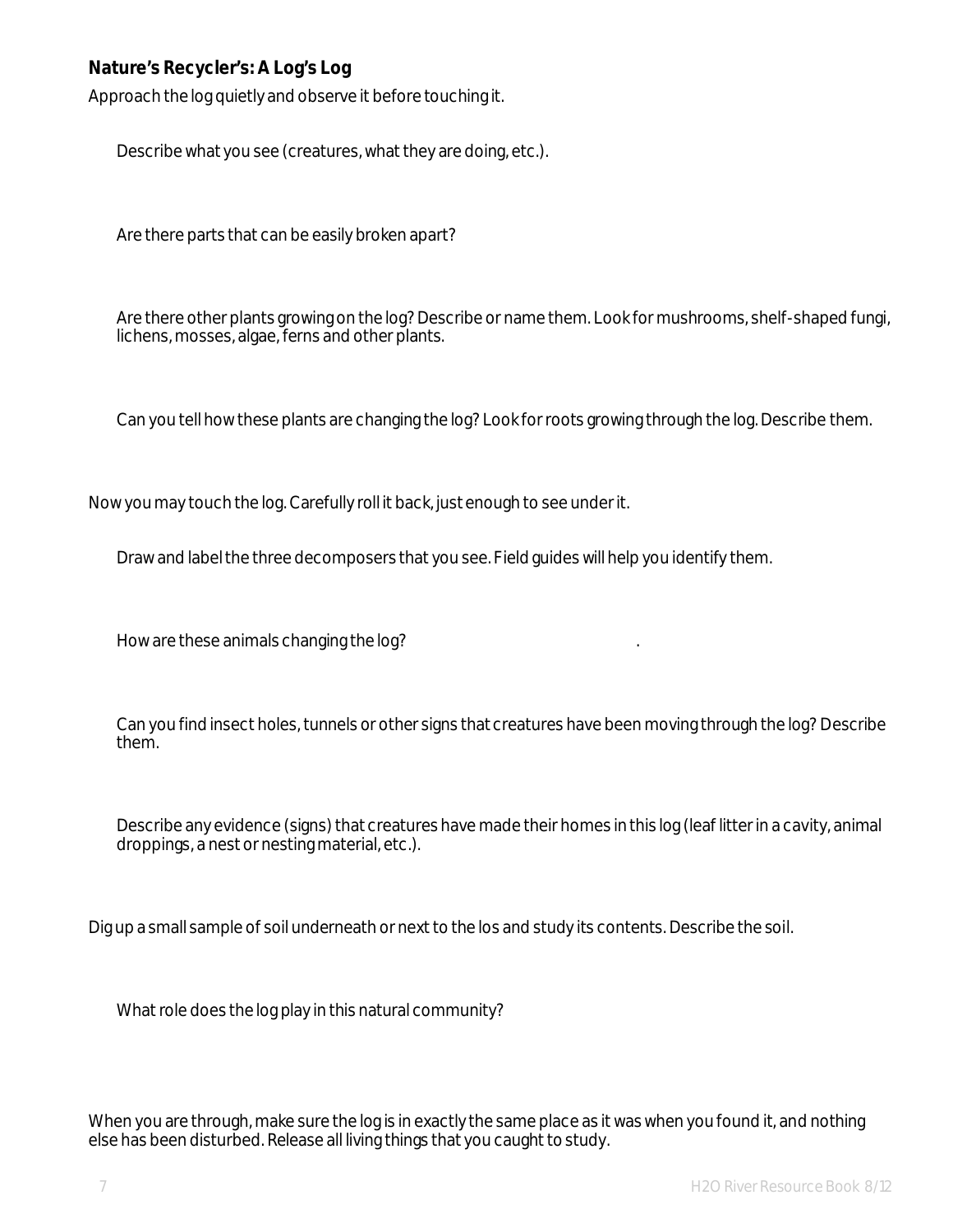## **Weave a Fish**

Make a patterned fish by weaving paper "scales" across its body.

#### **Materials**

Construction paper

**Scissors** 

Glue or tape

Ruler

Ribbon (optional)

#### **Directions**

Draw a fish shape on a piece of paper and cut it out.

Fold the fish shape in half lengthwise and cut straight or wavy slits across the body. The slits should be about  $\frac{1}{2}$  to and inch apart, depending on the size of the fish. (Be careful not to cut to close to the edges.) Unfold the fish and set it aside.

3. Cut strips from different colored sheet of construction paper or from ribbon. The strips should be about 1/2 to an inch wide and long enough to weave through the slits you cut.

Weave "scales" into your fish with strips, forming a checkerboard pattern in the fish's body. Once the strips are in place, trim off any excess paper or ribbon and glue or tape the ends down

Cut out construction paper eyes and glue them onto both sides of the fish. Cut fringes in the fishes fins and tail.

## **Fun facts**

Most fish are protected by tough, overlapping scales. But some fish such as lampreys and freshwater catfish have no scales at all.

Not all scaly fish have "regular" scales. For example, pinecone fish have spiny scales, and seahorses have armor like plates.

The "stinger" on a stingray's tail is a modified scale.

Scientists can often estimate the age of a fish by counting growth rings on its scales







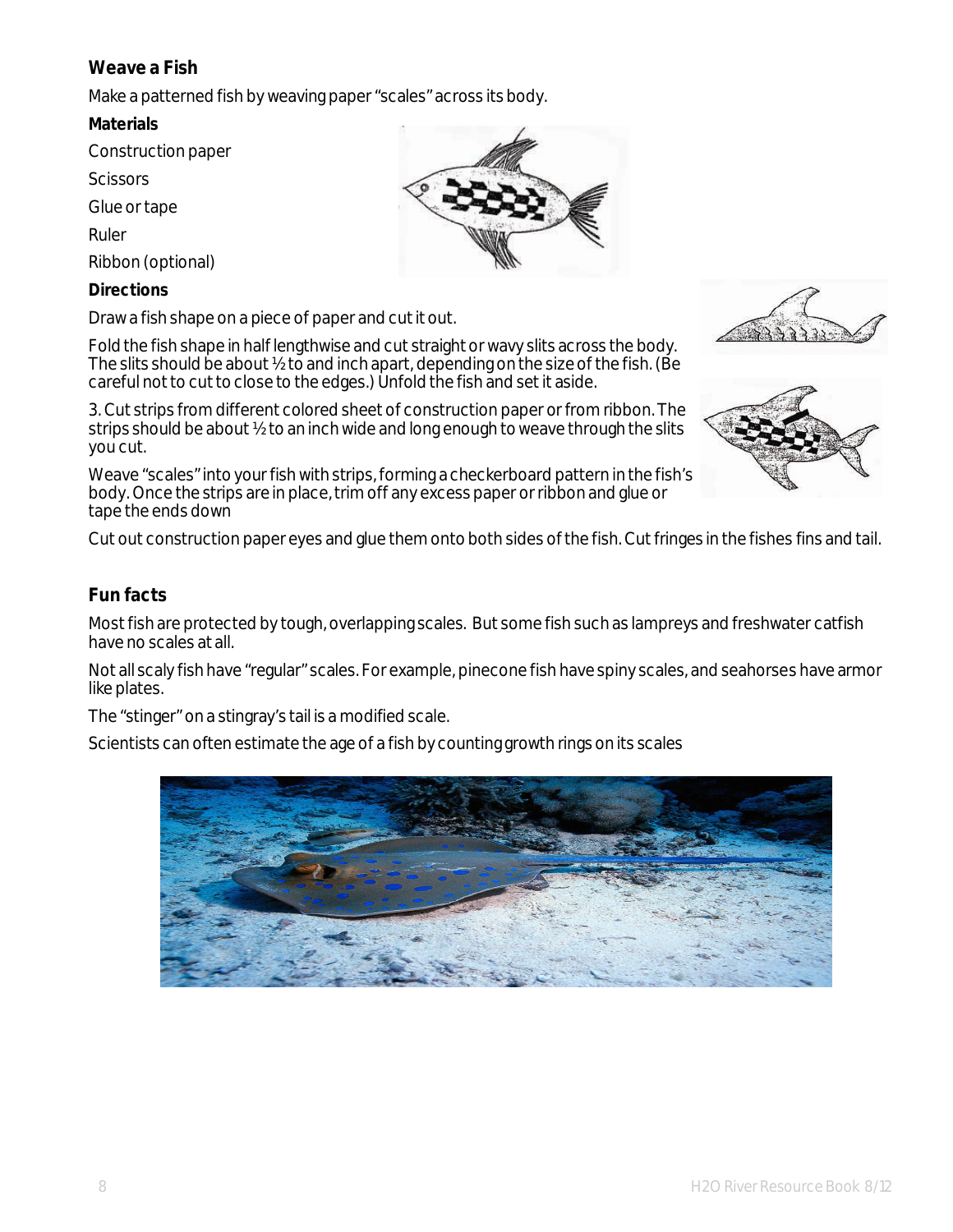## **Clean Up Your Act**

## **The Countdown**

By starting an anti-polluting campaign in your meeting area, you can help your girls become aware of what they can do to fight pollution. After they have completed the 10-step countdown outline below, they can their pollution-fighting efforts by participating in an action project to help clean up pollution in their community.

You can do steps 9-3 of the countdown in any order. But before you start the countdown, read through each step to see what material you'll need.

#### **10! Chart you course**

Make a chart with three headings "Problems, Causes, Solutions" and put it where everyone can see. Explain to the girls that they will be taking part in a pollution countdown to help reduce pollution and that they'll be using this chart to record the steps they take. Tell the girls that as they proceed with the countdown, they'll learn about a variety of pollution problems and ways to help solve them. Have the girls take turn updating the chart as the take on each of the following steps in the countdown.

#### **9! Anti-litter bug**

Have the girls keep an eye out for litter, and tell them to be sure to clean up when paper, broken pencils and other litter collect in the area. (Point out that, when ever possible, the girls should recycle or use the things they pick up.) The girls can create colorful "litter patrol" buttons to wear or signs to put on their desks. (Encourage them to use recycled materials for their buttons and signs.)

#### **8! Supply spies**

Tell your troop that many products everyday that can cause pollution. For example, many cleaning products can contain toxic ingredients, such as ammonia, that can contaminate water supplies when washed down the drain. Have the girls find out if any of the materials used in the classroom or meeting area contain toxic ingredients. (The girls can check with the maintenance staff to see which products are used and whether these products contain toxic chemicals. Then have the girls come up with a list of recommended alternatives to the toxic products currently used.

#### **7! Plant power**

Explain to your troop that indoor air pollution can be a big problem in some buildings. That's because pollutants form glues, new carpeting, toxic cleaning products, and other sources can become concentrated inside poorly ventilated buildings.

Tell the girls that some kinds of houseplants absorb certain air pollutants help to improve indoor air quality. Some of the best pollution absorbers are Philodendrons, gerbera daises, golden phothos, and spider plants. You can ask a local garden center or nursery to donate plants or cuttings of these plants, and the have the girls take turns caring for them.

#### **6! Light the way**

Explain to the girls that every time they flick on a light switch or run hot water, they're using electricity. And this electricity use is probably contributing to pollution. That's because most electricity is supplied by coal- or oil burning power plants, which emit harmful materials into the air. Point out to the girls that by using less electricity, they can help reduce pollution. Have the girls create eye-catching mini-posters that they can put near light switches to remind people to turn off the lights when there not needed.

#### **5! More energy alerts**

There are probably a lot more of ways to save energy in your meeting area. One thing you can look for is drafty windows. The girls can block drafts by caulking the area around the window. You can also contact your local utility company to see if they'll send a representative to talk to your group about ways to save energy.

#### **4! The lunch bunch**

Talk to your girls about the amount of trash they generate at lunch and snack times. (To illustrate this point, you might want to collect all the garbage you group produces a day.) If the girls bring their lunches, they can avoid throwing away a paper bag each day by packing their lunches in a reusable lunch boxes or cloth bags. And instead of using disposable drink containers, they can bring drinks in a thermos or other reusable containers.

Another way to cut down on trash at meals and at parties is to keep a reusable plate handy. And if your cafeteria uses paper cups, plastic foam plates, or any other throwaway materials, encourage officials to switch to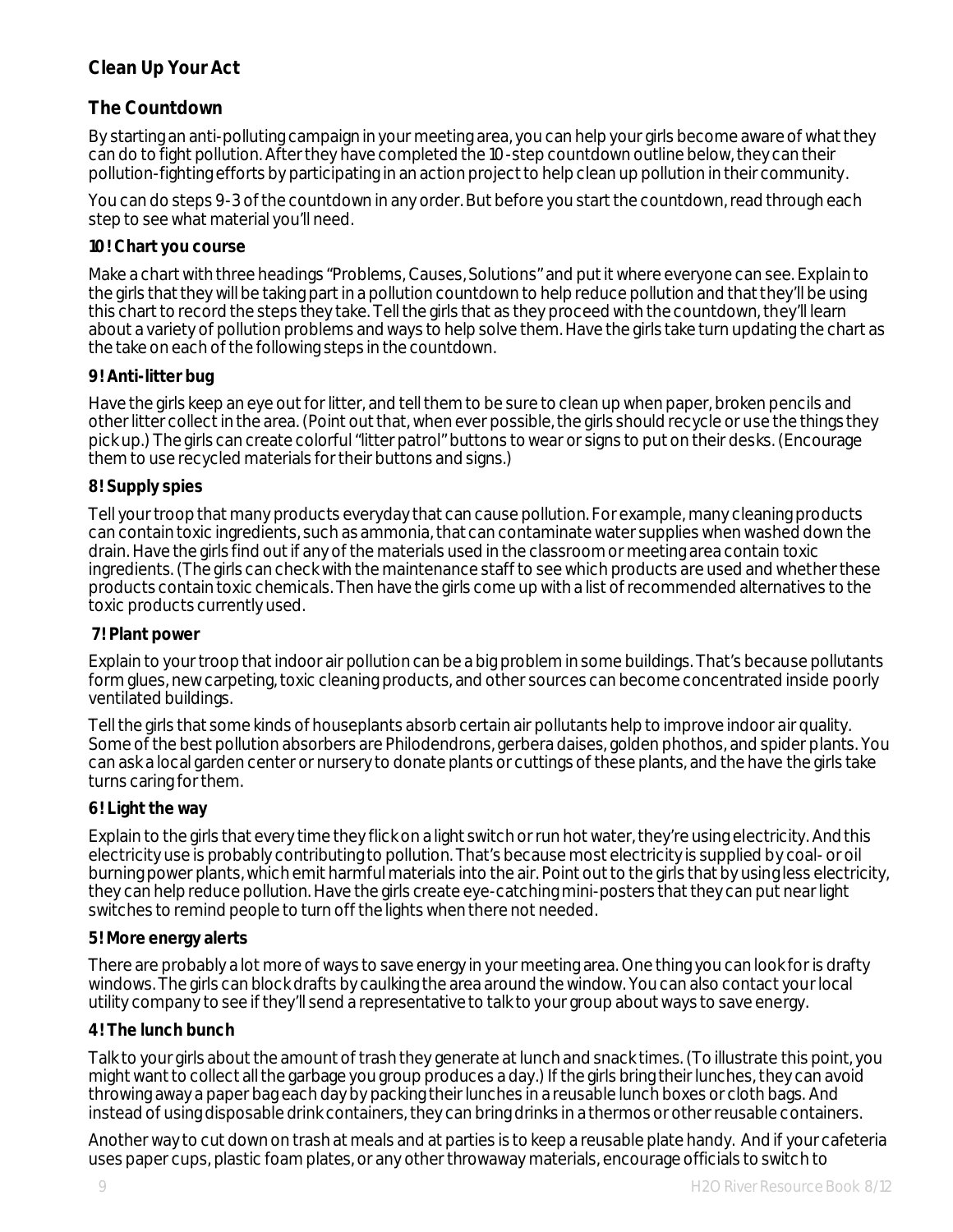#### reusable plates and utensils.

#### **3! Waste watchers**

To help cut down on the number of paper towels they throw away, the girls can bring in some rags from home. They can use these rags to clean up desks and tabletops, and then take turns washing them out in the sink or taking them home to be washed.

Other waste-watching tips include using both sides of a piece of paper before throwing it away or recycling it, setting up containers to collect pencil stubs that can be reused, and using construction paper scraps for bookmarks and for art projects. And you can help watch waste by using both sides of the paper when copying handouts.

#### **2! Media mania**

As your group nears the end of the countdown, have the kids publicize their achievements by writing articles for school or local newspapers, making posters, and organizing tours of their model meeting area. They may also want to write up an anti-pollution tip sheet for visitors to take home at the of their tour.

#### **1! Check the chart**

As the last step in the pollution countdown, have the girls look over the pollution chart to decide whether they solved all pollution problems listed. Discussed what worked and what didn't, and decide what project the kids would like to continue. Was it possible to completely eliminate all forms of pollution? The girls will find out that it's nearly impossible to completely eliminate all pollution, but that their pollution countdown did make a difference!

#### **0! Blast off**

When your troop has reached the end of the pollution countdown, celebrate with an anti-pollution party! Put up decorations made from recycled materials. Avoid using balloons, since they can some times harm wildlife after being discarded. And be sure to serve party snacks on reusable dishes!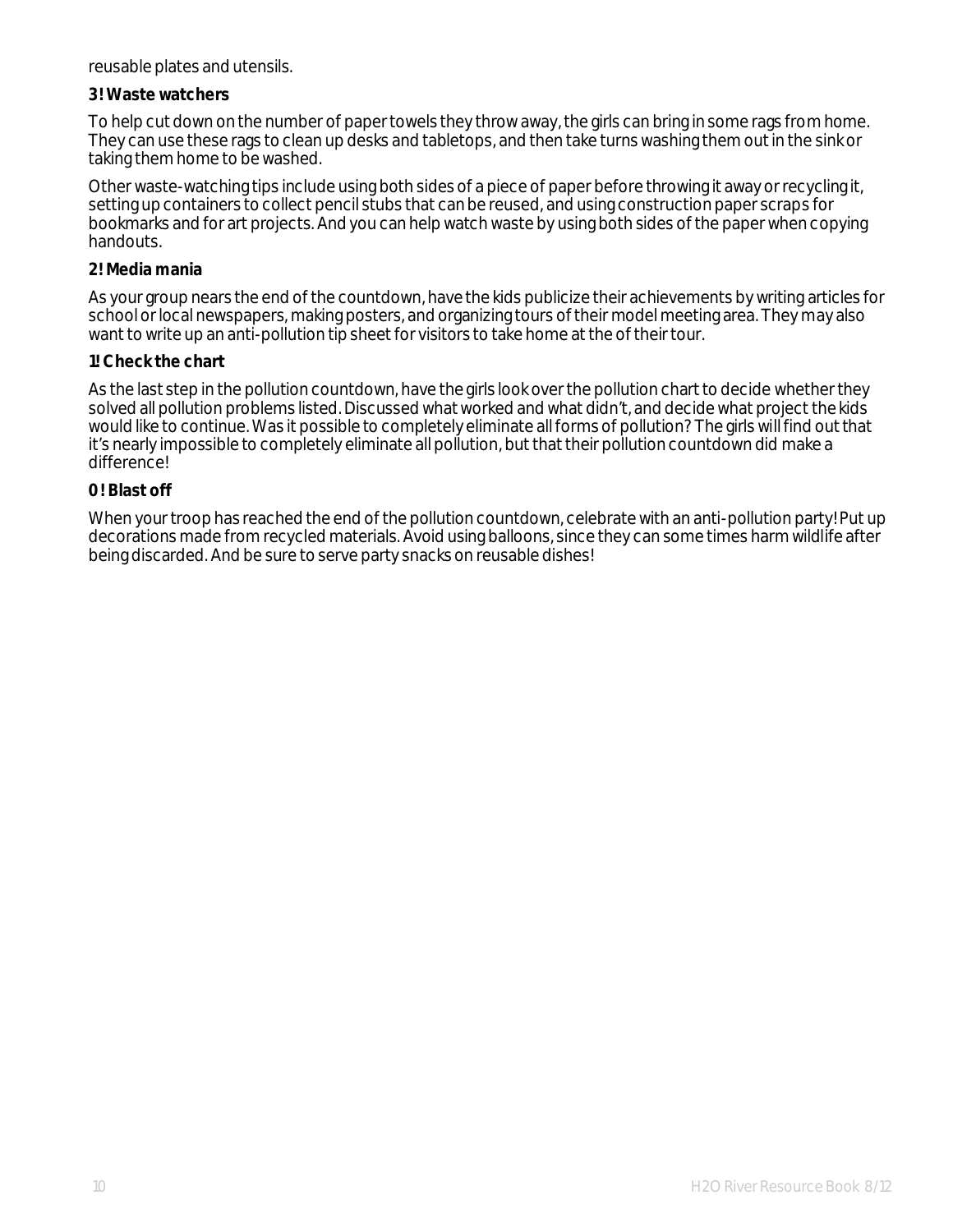## **Garbage Shuffle**

Discuss trash disposal through history and perform a trash rap.

## **Objectives**

Describe how people have disposed of solid waste through history. Describe several problem related to solid waste disposal.

## **Materials**

Copies of Garbage Shuffle

Materials to make costumes and props

If you were an archaeologist, you could sift through the dusty remains of every human population since prehistoric times and discover something common in all of them: trash. By performing a trash rap, the kids in your group can learn about the history of how the people have dealt with trash.

Begin by asking the troop how people get rid of trash. (By dumping it, burying it, or burning it) Explain that the task of getting rid or garbage has been around for as long as people existed. Next past out copies of page 13 and have the girls read through the rap. Then use the information under "A history of trash" to discuss the disposal method command to the time period depicted in each of the verses. Use these questions during your discussion:

What kind of trash have people thrown out during different periods? How did they dispose of it?

Why could prehistoric hunters throw trash on the ground without any problems? How did trash cause problems in ancient Rome, medieval London and 19th-central U.S. cities?

What kind of pollution can trash create?

What are some of the problems with dumping trash at sea that aren't mentioned in the rap?

Some people think that we should launch our trash into outer space. What do you think about this idea?

## **Do the Trash Rap**

Now tell the girls that they can perform the rap. Have a volunteer who can perform demonstrate the right rhythm read the first verse out loud so the troop can get an idea of how the rap will sound. Then assign each of the verses in the rap to a different child or small group of kids. Everybody can join in for the chorus.

Be sure to hive the girls plenty of time to study their verses. And have them coordinate some move to accompany the chorus, such as shuffling from side to side and clapping. Encourage them to make up appropriate actions for the verses too, such as pointing their fingers and shaking their heads. You can also have the group make costumes and props to fit the different rap roles. The girls may want to perform the rap in front of other troops to teach them how people have disposed of trash through time.

When the girls are ready to perform, Have them stand in a semi-circle. Start out with every doing the chorus, while the first "soloist" or small group moves out in front to do the first verse, at the end of the first verse, repeat the chorus while the second performer(s) steps up front. Continue alternating the verses with the chorus until the end of the rap.

Afterward you can have the girls create a trash time line, using drawing and short summaries to describe the various periods depicted in the rap. You might also want to have the group make up a new rap verse to describe the kinds of trash people might generate in the future and the ways they might dispose of it.

## **A History of Trash**

## **1. Africa, 1.5 million years ago**

Many prehistoric hunter-gatherers simply threw trash on the ground around their camps. Others sometimes had a special place to dump their refuse. Made mostly of biodegradable items, the trash generally decomposed. Even nonbiodegradable objects, such as old stone tools, never accumulated to any significant amount because people lived in small groups and moved from place to place.

## **2. Ancient Greece, 500bc**

For a time, city residents in ancient Greece and Rome threw their trash out into the streets. Human scavengers regularly picked through the waste for reusable items, a practice which continues today in many parts of the world. Road levels grew higher and higher for the onslaught of trash. Old, torn-down homes were used as foundations to make newly built homes level with the roads. People in Greece finally organized a system of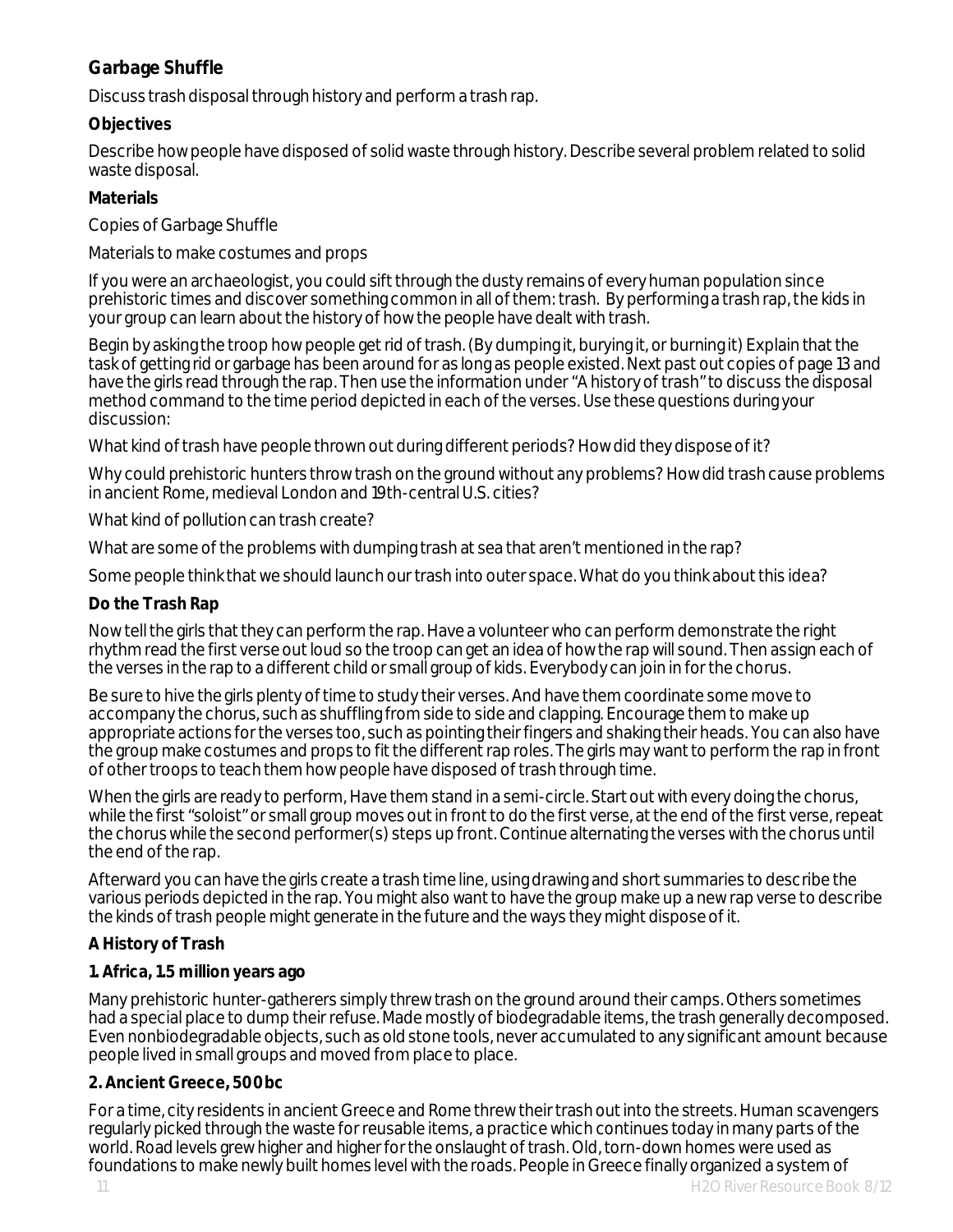municipal trash collection, carrying waste to dumps at least a mile outside of town.

## **3. Medieval London, ad 1350**

People in the middle ages threw trash, food, and human waste out into the streets, where it caused a problem in densely populated cities such as London. The mess contributed to the spread of various diseases. (The bubonic Plague was one disease that became epidemic. It was spread by fleas from infected rats, which swarmed through crowded cities.)

## **4. Atlantic Ocean, ad 1500**

People throughout most of history have considered the ocean limitless and have dumped trash in it without hesitation. The trash and food waste dumped during the age of ocean exploration usually disintegrated in the salt water. But today, the plastic, sewage, hazardous waste, and other material we dump are harming marine life and washing up onto beaches, where they can be dangerous to people and coastal wildlife. It's estimated that people around the world dump nearly 14 billion pounds of waste into the oceans each year.

## **5. New York City, 1860**

During the Industrial Revolution, large industrial cities in the U.S. became filthier than other cities in previous periods. Dead horses, coal and wood ash from furnaces, and kitchen and animal waste filled streets and alleys. Pigs roamed the streets, eating much of the food waste. Rats and roaches also invaded the rotting mess, and they were epidemics of disease. For a time, people believed that the fuel fumes carried germs that could be transmitted to people. Although this theory was disproved in 1880, the concern about public health did lead to city street cleaning and better-regulated municipal collection and disposal.

## **6. United States, 1920**

Open dumps have been around since prehistoric times and remained a common method of disposal in the U.S. until after World War 2, when landfills became the favored method. Long before that time, though, people complained about problems associated with open dumps, such as rodents, fires, and odors.

## **7. Los Angeles, 1930**

The large-scale burning of trash in incineration plants has been used on and off as a waste disposal method since 1870's. Although incinerators significantly reduced the volume of trash, citizens complained about the smoke and odors from these plants. Many of the incinerators that was common in hundreds of U.S. cities during the 1930's were later closed down.

## **8. United States, 1960**

The period after War World 2 marked the rise of a throwaway lifestyle and use of synthetic materials. Households no longer burned much wood or coal, but they generated more waste from disposal products and packaging materials, including a lot of paper and plastic trash. They also began to throw out more toxic substances that ended up in dumps and landfills. These hazardous materials leached through the soil into the water supplies. And when dumps caught on fire and smoldered, toxic fumes was released in the air. It later became clear that, as landfills filled up, sitting new, "safe" ones would become more and more difficult.

## **9. United States, 1973**

A movement to control the increasing volume of garbage going into the landfills led to revival of interest in incineration. Incinerators became known as "resource recovery" plants, such as the one described in the rap. Not only do these plants reduce the volume of trash, they also produce usable energy. This was seen as added benefit after an oil crisis raised concern about the nations limited energy sources. But the plants emit noxious fumes are expensive to build and run, and produce a highly toxic ash. Because of these problems, these plants have yet to gain widespread acceptance.

## **10. United States, 1990**

Citizens in the U.S. and throughout the world have begun to reduce, reuse, and recycle to cut down on the total amount of materials entering the solid waste stream and to save natural resources.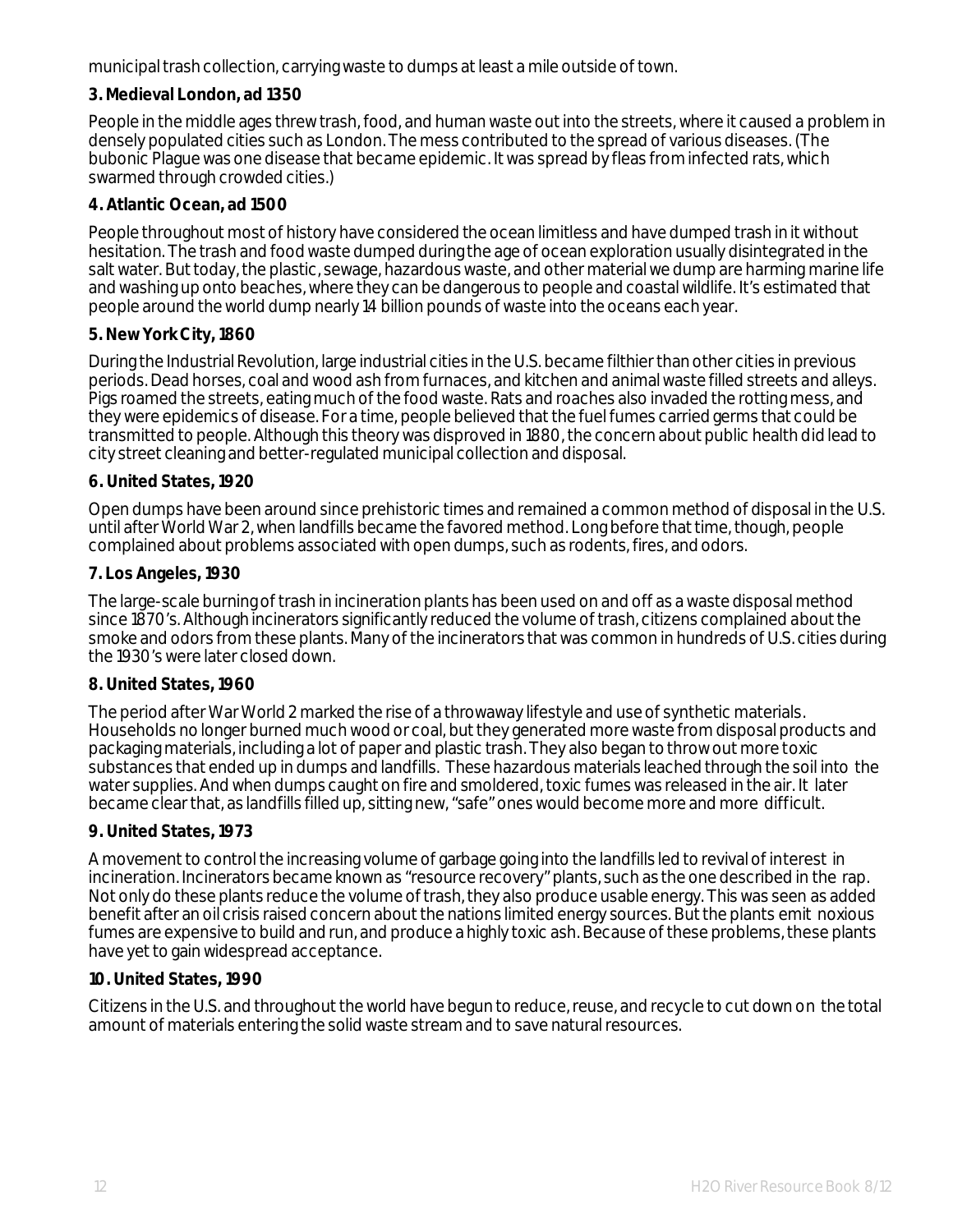#### **Garbage Shuffle Chorus**

Do the garbage shuffle; it's an age-old thrill 'Cause we all make garbage, and we always will!

**1:** Now I bet you're askin', bet your dyin' to see What hip hippo hunter from prehistory Does with garbage! (clap)… like old tools of stone All that garbage! (clap)… like those animal bones. Well, I throw 'em, toss 'em, I drop 'em at my feet. Then I move my camp and hunt more meat.

**2:** I'm a wise orator, I'm an ancient Greek. I was born to talk, and I love to speak About garbage! (clap) …it use to fill our roads All that garbage! (clap)… now we take it in loads 'Bout a mile beyond our city limit. Now our homes and streets aren't buried in it.

**3:** Now you might be askin' why a British maid From the Middle Ages would be afraid Of garbage! (clap) … out the window we throw All our garbage! (clap) … to the street below. Well, our city's so crowded that all of that trash is Making us sick and giving us rashes.

**4:** I'm a Spanish explorer and here's what I love: It's a sailing ship that isn't full of Garbage! (clap) … who wants a messy boat? All that garbage! (clap) … it's tough to stay afloat. So I toss my trash out into the sea, Where it disappears and never bothers me.

**5:** It's the 1860's. I'm a germ detector. I'm a New York City health inspector. I hate garbage! (clap) … the alleys flow with trash All that garbage! (clap) ... the water is full of ash. Now those garbage fumes-they can make you ill, So it's time to clean up what we spill.

**6:** In the roaring twenties you would be a grump If you lived, like me, near an open dump. It's all garbage! (clap) full of bugs and flies In the garbage (clap) … the rats are monster size. The trash is so high that the people say We'll have a garbage mountain 'round here someday.

**7:** Now we're in the depression some folks feel That incinerators are the way to deal With the garbage! (clap) … it all goes up into smoke All that garbage! (clap) … but I cough and choke On the cloudy fumes that fill the air. I just wish I can move away somewhere.

**8:** It's the age of plastics; it's the age of ease. I'm a '60's chemist, and I'm very pleased With garbage! (clap) … plastic cups, paper plates All that garbage! (clap) … disposable are great We've got landfills now to store this waste. What we throw away can just be replaced.

**9:** There's an oil crisis, and I have to brag, 'Cause I think I've fixed the biggest snag With garbage! (clap) … "cause the trach can burn All that garbage! (clap) … can make a turbine turn. We'll make energy from our piles of trash. The only problem will be the toxic ash.

**10:** I'm your average kid, and I have to say That I've found an awesome, cleaner way With garbage! (clap) … I try to make much less - All that garbage! (clap) … I'm tired of all this mess. Now I reuse, recycle, make a compost pile - It's the garbage shuffle, 1990s style.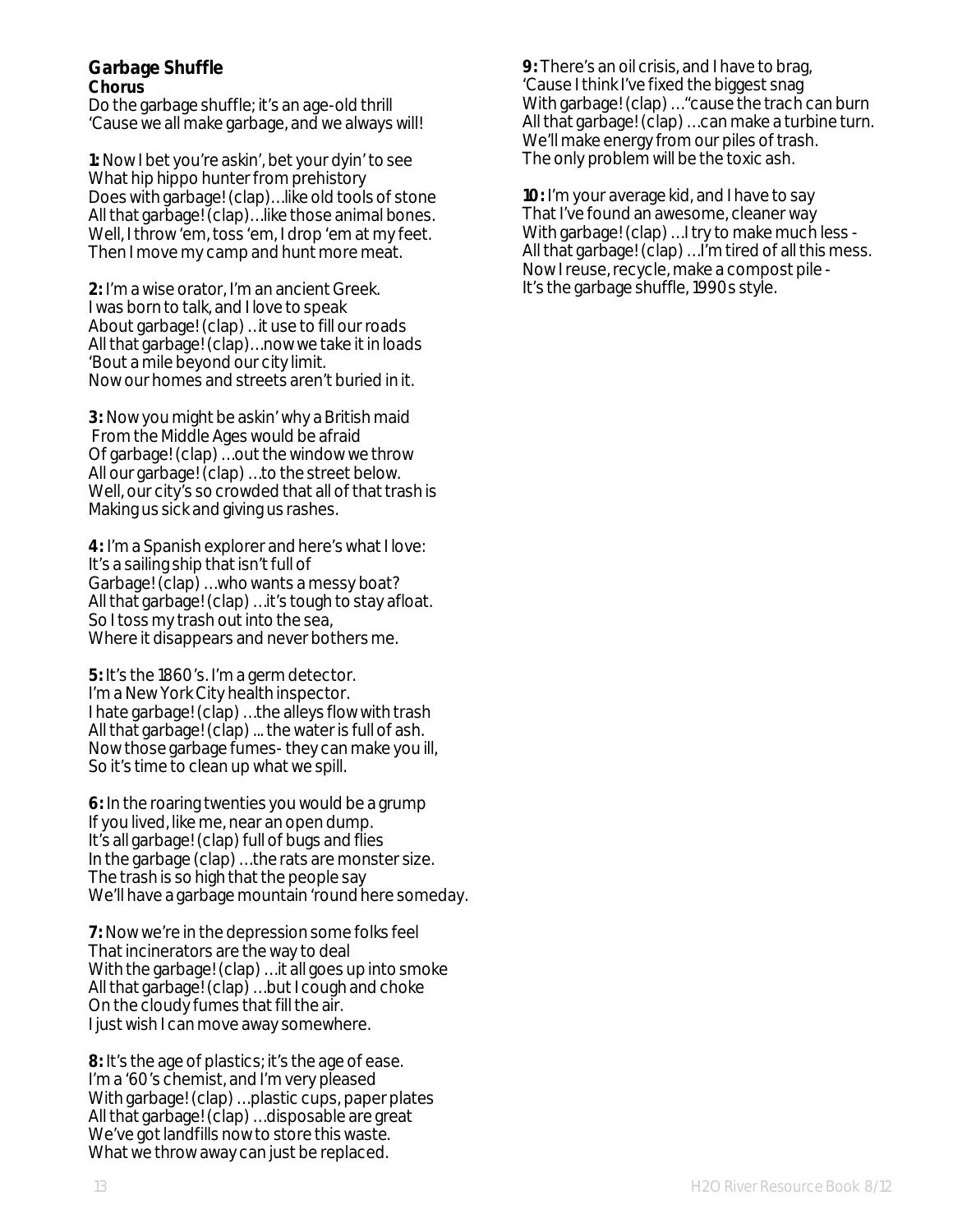## **Go With The Flow**

Study a watershed, and then map your local watershed.

## **Objectives**

Define watershed. Explain how pollutants can affect water quality in a watershed.

#### **Materials**

Copies of page 16

Markers or colored pencils

State highway, regional or topographic maps

Tracing paper

Masking tape

No matter where you live, you live within a watershed. Conditions within that watershed greatly affect the quality of the rivers and streams flowing through it. After learning about watersheds, the kids in your group will have a better understanding of how water can become polluted. But before you do this activity, make sure the kids are familiar with some of the different kinds of water pollution.

## **Part 1: Upstream, Downstream**

Begin by asking the girls if they've ever seen splotches of oil in a parking lot or driveway. Then tell them that by doing this activity they'll find out what eventually happens to this oil.

Next introduce the troop to the term watershed. Explain that a watershed is an area of land from which rainwater and snowmelt drain into a particular stream or river. Watersheds may be small areas of land that drain water into small streams or huge areas of land that drain water into large rivers. And within each large watershed there are many smaller watersheds. A watershed is usually named after the stream or river it drains into.

Point out that as rain and snowmelt flow across land and into waterways, they wash over everything in their path: golf courses, roads, fields, lawns, woodlands and so on. And they pick up and carry material along the way: trash, dirt, pesticides, oil and so on.

Next pass out copies of page 16 to the troop. Tell the girls to use the map at the top of the page to answer the question of the bottom of the sheet. (If the girls are having trouble determining the boundaries of the watershed, have them look at the streams on the map to see which way they flow. Those flowing into the Cedar River are in the Cedar River watershed.) Afterward, go over the page with the girls , using the answers on the next page.

## **Part 2: Local Waters**

Now have the girls map the watershed they live in. Pass out highway, regional or topographic maps of your area that show a stream or river flowing through (or near) your community. Also pass out sheets of tracing paper, masking tape and colored pencils or markers and tell the kids to follow these directions:

Find your community and the nearest stream or river on the map. Then tape tracing paper over the section of the map. (Note: as we discussed in the answers to Part 1, slope is the factor that separates one watershed from another. Depending on the slope of the land in your area, the watershed of the nearest stream or river may or may not include your community. The only way to tell is to look at the slope on a contour map. For this activity, the girls can assume that your community is in the watershed of the nearest stream.)

Use a colored pencil or marker to trace the stream or river downstream until it joins a larger river. Use the same colored pencil or marker to trace the stream upstream as far as you can and to trace all the tributaries that dump into the river or stream all along its length.

Use a different colored pencil or marker to trace other streams and rivers in your area.

Outline the watershed you live in. (Remind the girls that the watershed they live in is made up of all the land that drains into the nearest stream or river. So, to outline the watershed, they should be outlining the land surrounding the nearest waterway and all its tributaries.) Afterward discuss the following questions as a group.

- What types of things do rainwater and snowmelt flow over in your area? (rooftops, sidewalks, roads, agricultural land, lawns, golf courses and so on.)
- What kinds of pollutants might rainwater or snowmelt pick up as they flow through your area? (rainwater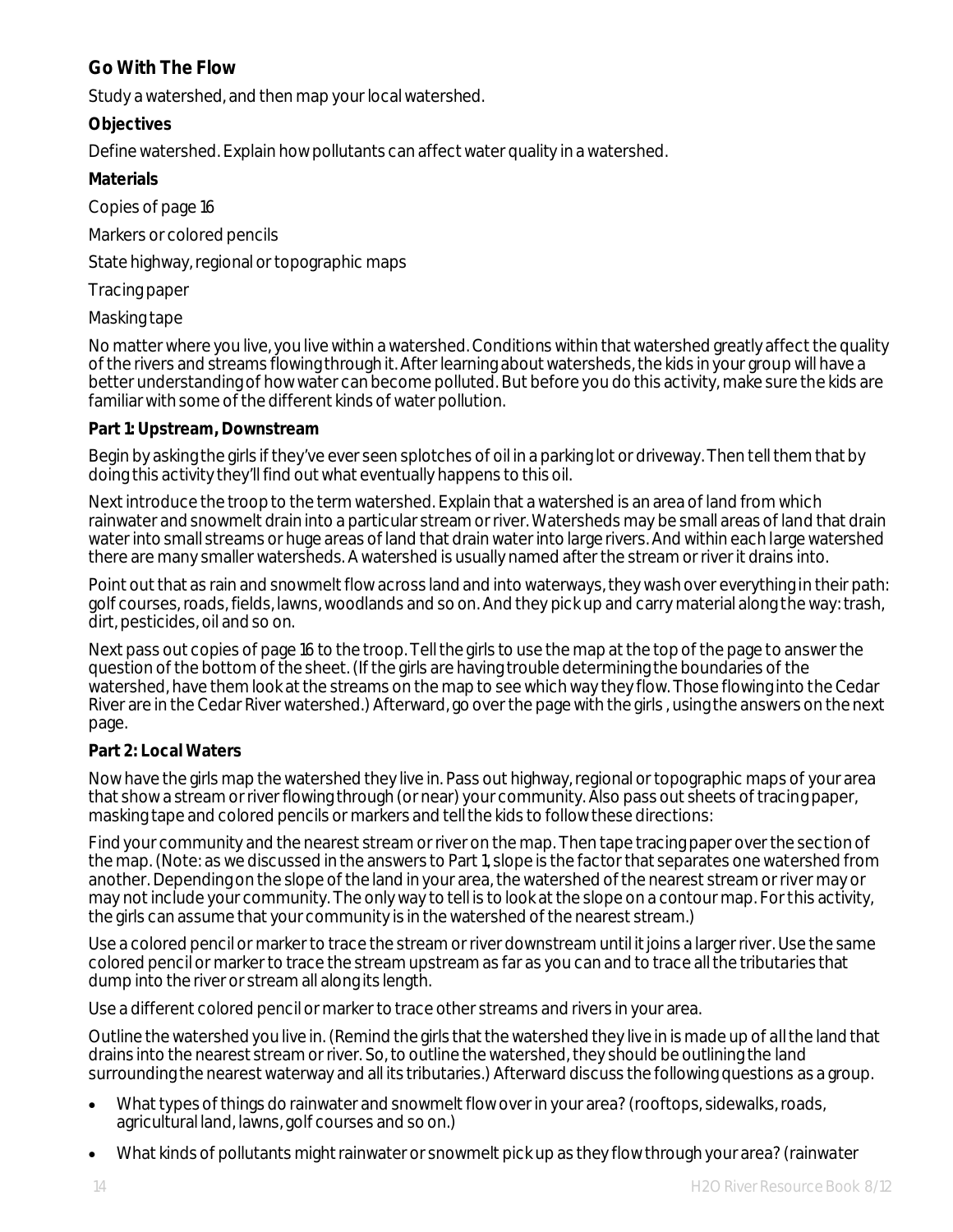and snowmelt that run over streets, parking lots, fertilized yards, construction sites and so on, often pick up toxic chemicals, silt and other pollutants. The water then flows into storm drains that empty into rivers. And water running off agricultural land often contains high amounts of animal waste, pesticides, fertilizers, dirt and other pollutants.)

- In what other ways might your community affect water quality? (Some industries dump pollutants directly into rivers; pollutants from overflowing sewage treatment facilities may wash directly into waterways; pollutants from landfills or dumps may leach into water supplies; and so on.)
- Which nearby communities might be affected if your community dumped untreated sewage into the nearest stream or river? (those downstream) Which communities could affect water quality in your community? (those upstream)

Finally, ask the kids what happens to the oil splotches you talked about in the beginning of the activity. (The oil may wash into your local stream or river and be carried downstream.)

Answers to Go With the Flow Questions on next page

- 1 see diagram
- 2 Ames River watershed, Clark and New

3 – Columbus, Camden and Fairfield because they are downstream from Decker

4 – Cedar River, then into Ames River; Clark River, then into Ames River. Because Sutton is closest to the Cedar River and Clarksville is closest to the Clark River. However, they could be in the same watershed, depending on the slope of the land. For example, if a mountain or hill separated Clarksville from the nearby stream, wastewater from Clarksville could flow into the Cedar River watershed. It's more likely though, that Sutton is part of the Cedar River watershed. (Note: they are both in the same larger Ames River watershed.)

5 – Many of the pollutants carried by the Ames and the two other rivers – pollutants that were collected from large areas of land – would end up in Lake Churchill; as pollutants accumulate in Lake Churchill, water quality could decrease significantly and aquatic plants and animals could be affected.

Explain that as rivers empty into bays, lakes and other bodies of water, some of the waste they're carrying can accumulate in these areas. This accumulation can create big pollution problems. For example, the Chesapeake Bay and the Great Lakes are suffering from the accumulation of pollutants flowing into them.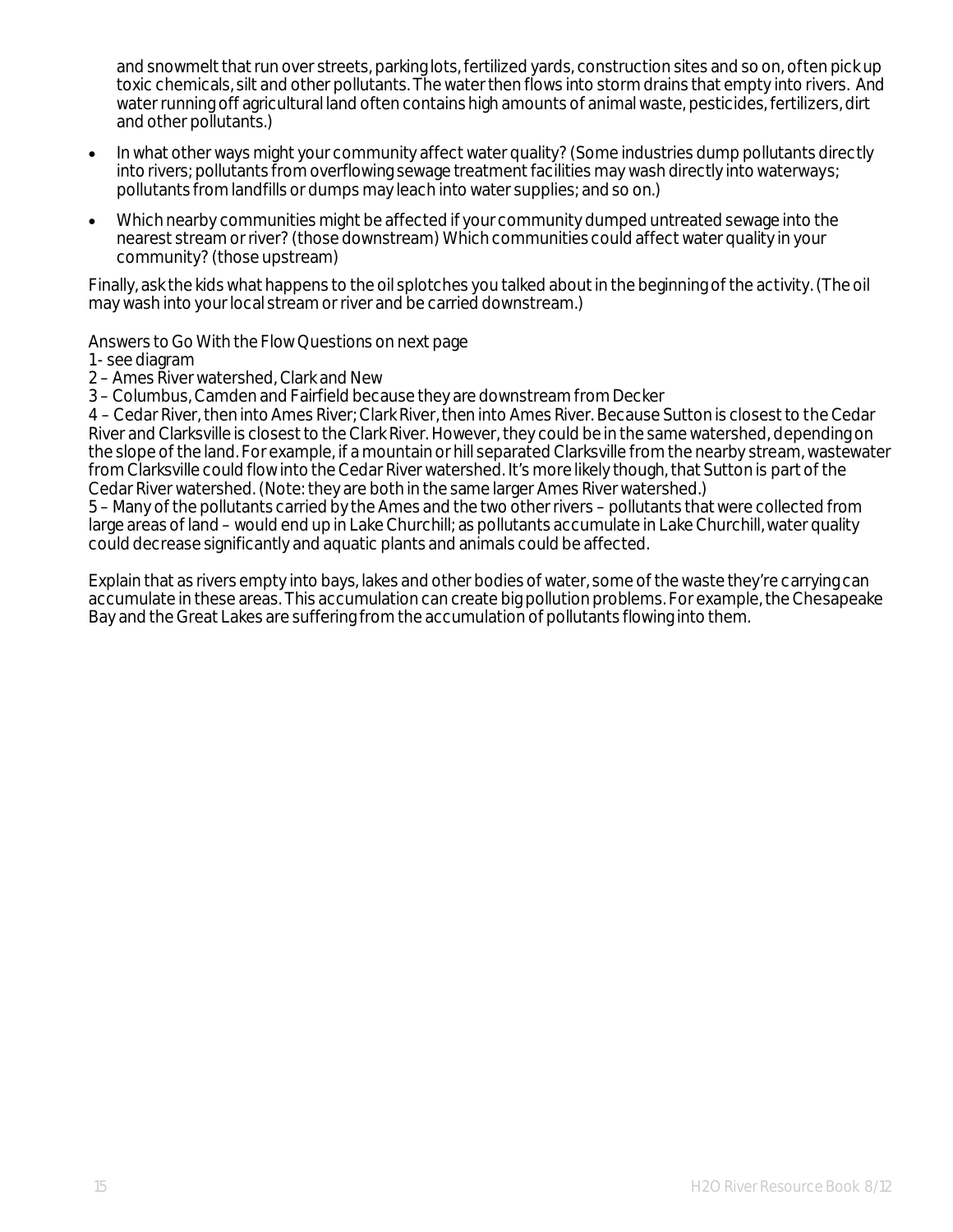

- 1. Find the Cedar River and all the Cedar's tributaries the smaller streams and rivers that flow into it. Then outline the Cedar River watershed.
- 2. What larger watershed is the Cedar River watershed a part of? What other rivers are part of this watershed?
- 3. There's a chemical manufacturing plant in Decker that dumps its waste into the Cedar River. What communities might be affected by this waste? Explain your answer.
- 4. Which river would animal waste and other pollutants from farms near Sutton wash into? What about from farms near Clarksville? Why would you think that Sutton and Clarksville are in two different watersheds? Is it possible for Sutton and Clarksville to be in the same watershed? Explain your answer.
- 5. Eventually the Ames River empties into Lake Churchill. Two other large rivers also empty into Lake Churchill. What effect might these three rivers have on conditions in the lake?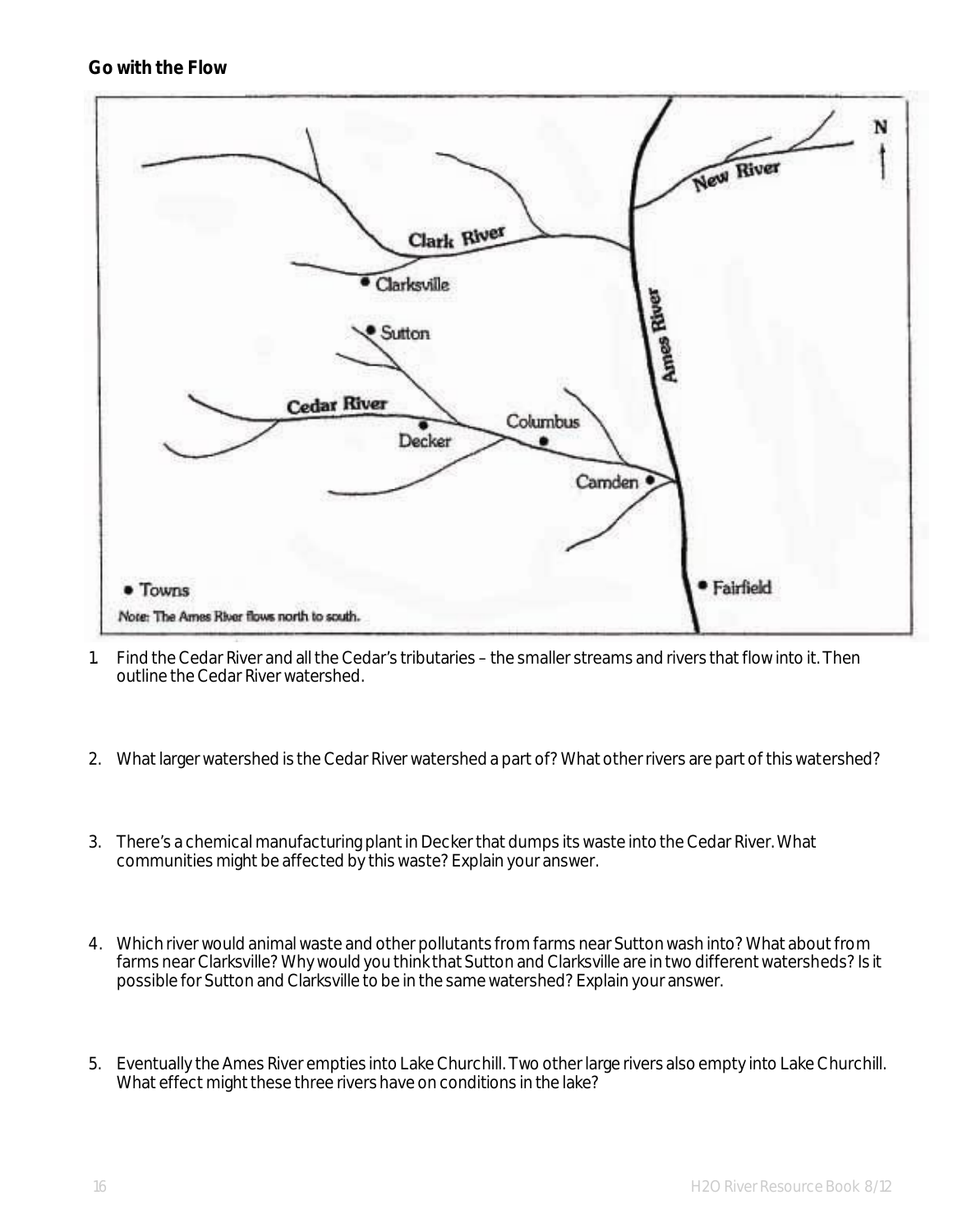## **The Filtering of Polluted Water**

Most cities have water treatment plants to clean or purify, their drinking water. The unclean water is first pumped to a large settling tank, where it stays for a while. Some of the dirt and other polluting particles in the water settle to the bottom. The cleaner water on top then goes into a filtering tank, which has thick layers of sand and gravel. Sometimes there is a layer of charcoal between these layers. As the water filters through, still more polluting materials are left behind. It's not easy to clean polluted water, even by filtering . You can find out more about his yourself by doing the following experiment.

#### **Materials**

Cut-off pint milk carton

Charcoal briquette

Small glass jar

Jar of soil water

Clean sand

Cotton

Nail

Small paper bag

#### **Directions**

Such some holes with a nail in the bottom of a cut-off milk carton.

Spread some cotton inside on the carton bottom. Add some clean sand.

Put crushed charcoal on top of the sand. (to crush charcoal, put briquette into a small bag and pond wit with a rock). The add another layer of sand.

Place the filter on top of a small glass jar.

Pour some clean tap water into your filter. (This will pack the material more tightly together)

Prepare a jar of soil water. Put a handful of soil into a jar of water and mix. Let the water settle for a half an hour

Pour some soil water from the top of the jar into the filter. Watch the filtered water trickle into the small jar.

Observation Questions

How clean is the filtered water compared to the soil water?

How clean would the water get with fewer filtering materials?

Will your filter remove ink or food coloring?

Does the order in which you have your filter materials matter?

Would more or other materials work better? How else could you improve your filter?

Caution the girls not to drink their filtered water. They should know that a chemical is added to filtered water in city water plants to kill germs that survive filtering. Your troop may enjoy having a contest to determine the best filter. They may need to be reminded that everyone should filter samples of the same polluted water.

**Generalization** 

Some water pollutants may be removed by filtering the water through layers of different permeable materials.

Sample Performance Objectives

The girls can experiment to find ways that improve the efficiency of simple water filter

They can also make a water filter with simple materials that removed larger particles from polluted water.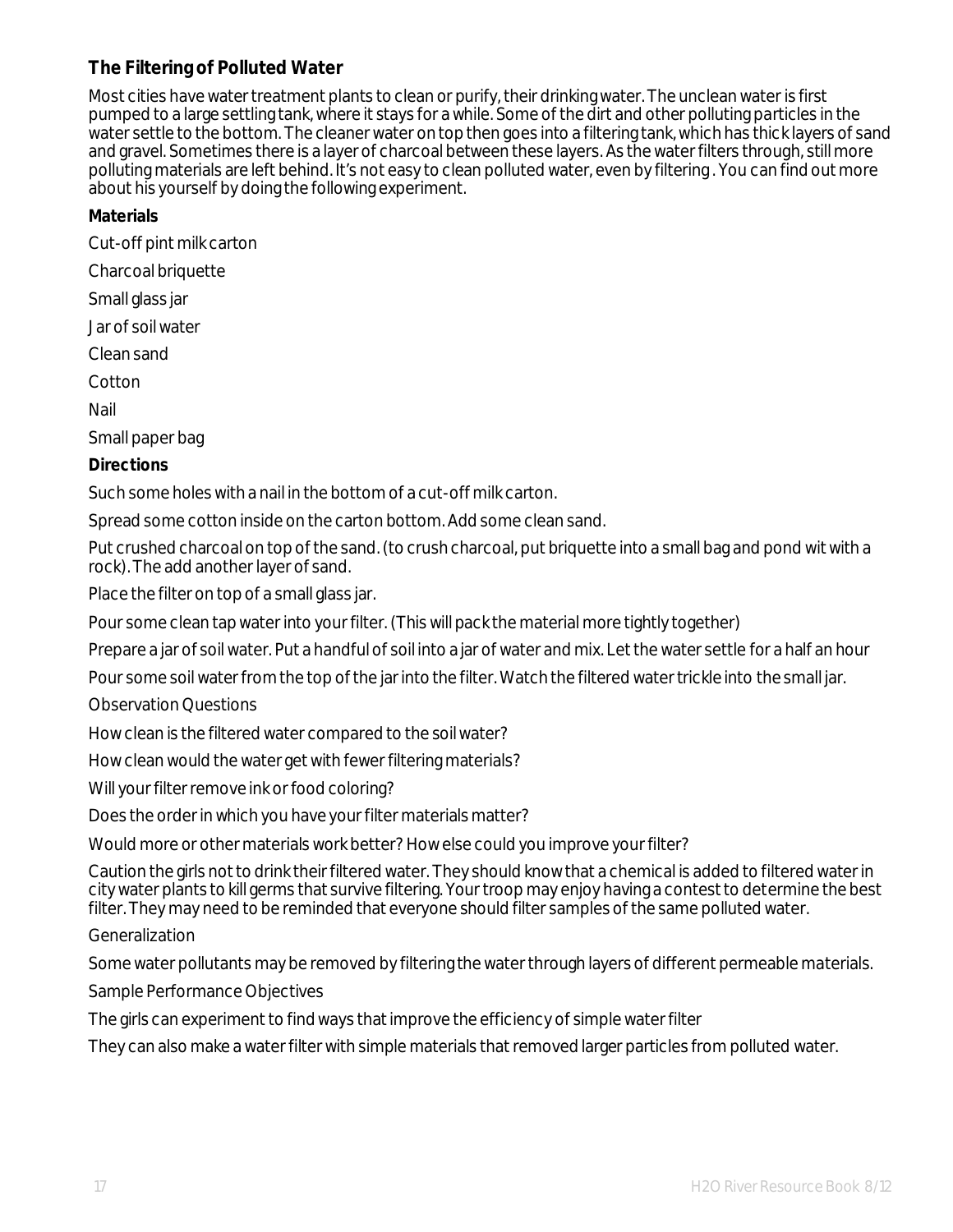## **Salmon Boy**

(Haida—Pacific Northwest)

Long ago, among the Haida people, there was a boy who showed no respect for salmon. Though the salmon meant life for the people, he was not respectful of the one his people called Swimmer. His parents told him to show gratitude and behave properly, but he did not listen. When fishing he would step on the bodies of the salmon that were caught and after eating he carelessly threw the bones of the fish into the bushes. Others warned him that the spirits of the salmon were not pleased by such behavior, but he did not listen.



One day, his mother served him a meal of salmon. He looked at it with disgust. "This is moldy," he said, though the meat was good. He threw it upon the ground. Then he went down to the river to swim with other children. However, as he was swimming, a current caught him and pulled him away from the others. It swept him into the deepest water and he could not swim strongly enough to escape from it. He sank into the river and drowned.

There, deep in the river, the Salmon People took him with them. They were returning back to the ocean without their bodies. They had left their bodies behind for the humans and the animal people to use as food. The boy went with them, for he now belonged to the salmon.

When they reached their home in the ocean, they looked just like human beings. Their village there in the ocean looked much like his own home and he could hear the sound of children playing in the stream which flowed behind the village. Now the Salmon People began to teach him. He was hungry and they told him to go to the stream and catch one of their children, who were salmon swimming in the stream. However, he was told, he must be respectful and after eating return all of the bones and everything he did not intend to eat to the water. Then, he was told, their child would be able to come back to life. But if the bones were not returned to the water, that salmon child could not come back.

He did as he was told, but one day after he had eaten, when it came time for the children to come up to the village from the stream, he heard on of them crying. He went to see what was wrong. The child was limping because one of its feet was gone. Then the boy realized he had not thrown all of the fins back into the stream. He quickly found the one fin he had missed, threw it in and the child was healed.

After he had spent the winter with the Salmon People, it again was spring and time for them to return to the rivers. The boy swam with them, for he belonged to the Salmon People now. When they swam past his village, his own mother caught him in her net. When she pulled him from the water, even though he was in the shape of a salmon, she saw the copper necklace he was wearing. It was the same necklace she had given her son. She carried Salmon Boy carefully back home. She spoke to him and held him and gradually he began to shed his salmon skin. First his head emerged. Then, after eight days, he shed all of the skin and was a human again.

Salmon Boy taught the people all of the things he had learned. He was a healer now and helped them when they were sick.

"I cannot stay with you long," he said, "you must remember what I teach you."

He remained with the people until the time came when the old salmon who had gone upstream and not been caught by the humans or the animal people came drifting back down toward him. It was so worn by its journey that he could see through its sides. He recognized it as his own soul and he thrust his spear into it. As soon as he did so, he died.

Then the people of the village did as he had told them to do. They placed his body into the river. It circled four times and then sank, going back to his home in the ocean, back to the Salmon People.

#### **Discussion**

"Salmon Boy" is an allegory of great importance, revealing a series of interlocking circles which, as the story proceeds, run progressively deeper into the life ways of the Haida. Even though the people catch and eat the salmon, they do so with respect and gratitude. When the people live in balance and treat the spirits well the salmon swim upstream and offer their bodies for food. By returning the bones and all they do not eat to the water the circle of giving and receiving remains intact—the gift keeps moving. There is an important, interdependent relationship here: The salmon give people food and the people show their appreciation through prayer and reverence.

The salmon take notice when the boy begins to live out of balance by being disrespectful and breaking the circle. Yet, the salmon do not react by getting angry and harming the boy. He is made one of them so that he may more fully understand who they are and how to care for and respect them. Even though he drowns and dies to his own people, Salmon Boy has a new life among the Salmon People at their home in the ocean. We see the great circle of life and death and the reality of the spirit world.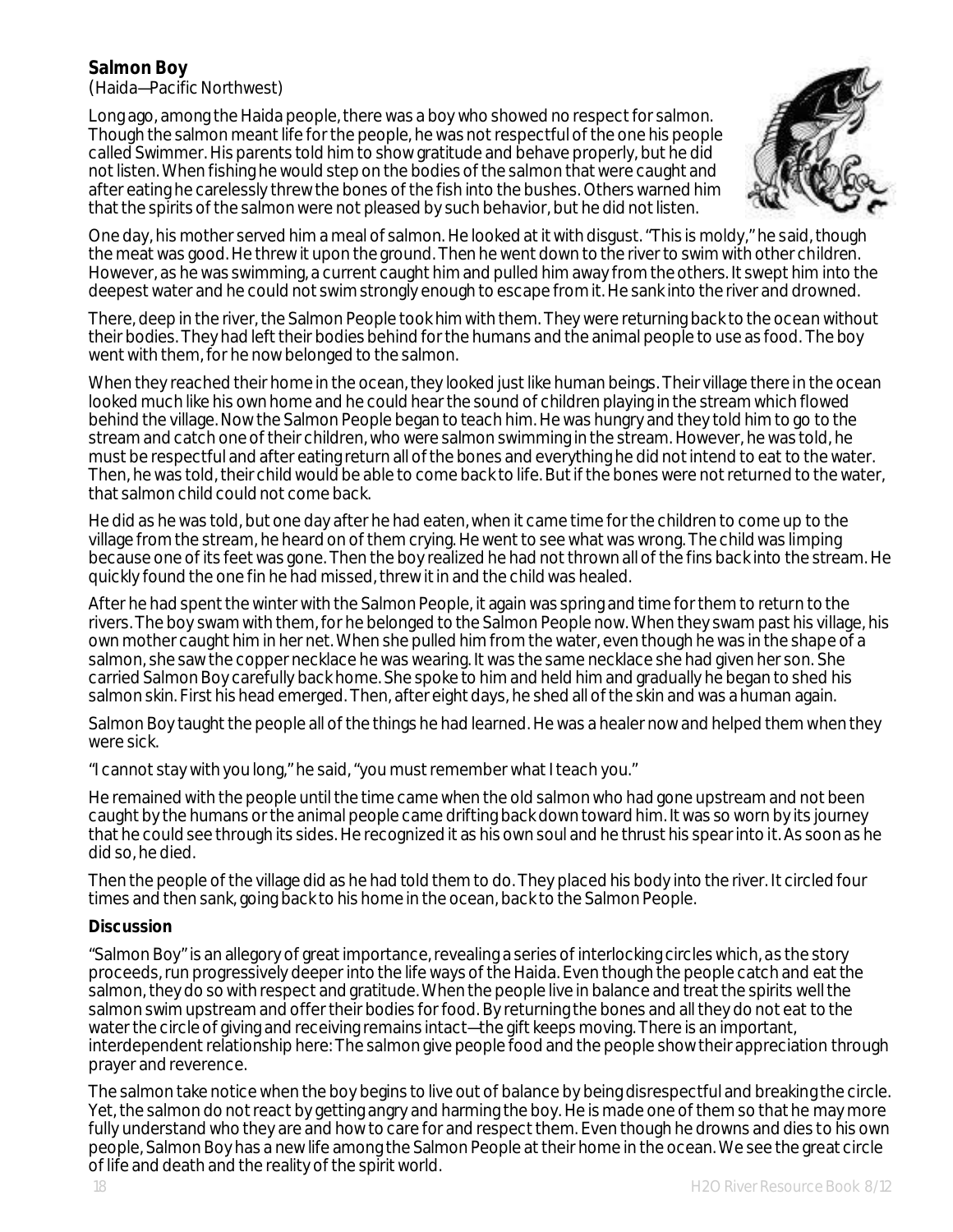Then, in another circle, one of transformation, Salmon Boy returns to his people as a healer to teach them the ways of the Salmon People and to help them when they are sick. This even in the story reveals the Native American's deep sense of interconnectedness between this world and the spirit world, and between animals and people.

Finally, after drowning and finding a new life first among the salmon and then again with his own people, Salmon Boy spears his own salmon soul and his human self dies. When his body is placed into the river it circles four times—a sacred number—and returns again to life among the Salmon People.

Just as the salmon in this story represent a link between the ordinary world and the spirit world, they also connect us to their mysterious home under the sea. It is believed that salmon once lived only in fresh water, but at some point in their history began to migrate to the sea where food is plentiful.

#### **Fish**

For all of its great diversity of life forms, the ocean is the undisputable realm of fish. Fish, along with whales, squid and other strong swimmers of the open water, are called nekton. Science tells us that fish are the common ancestors of all land vertebrates, animals with a backbone, going back hundreds of millions of years. One survivor, the lungfish, has both gills and lungs and can even walk on its long fins. Some fish, like the Mississippi paddlefish, sea lamprey and sharks, have changed little over the millennia. There are over twenty thousand species of fish and over half of all vertebrate animals are bony fish!

Fish have adapted to every conceivable aquatic environment. Their home is found from the surface to the bottom, along with the open water in between, from frigid polar seas to tepid tropical waters, from ponds to coral reefs to rivers, and from bright waters to the darkest depths where some even create their own light. Water temperature largely determines the distribution of fish because they are cold-blooded. Most species live in temperate waters, though they can survive temperature changes of from 12 to 15°F (6.7 to 8.4°C). Some fish, however, life beneath the pack of ice in the Arctic and Antarctic, surviving in waters with temperatures below 32°  $F (0^{\circ}C)$ .

There are three major groups of fish. One group, the Agnatha, includes the jawless lampreys and hagfishes. Sharks, rays and skates comprise a second group, the Chondrichthyes, which have fully cartilaginous skeletons instead of bones. The bony fish or Osteichthyes, however, have from seven hundred to eight hundred bones in their bodies. Most well-known fish are bony fish. In fresh water these include trout, bass, catfish or horned pout, sunfish, perch, shiners, suckers, crappies, carp, dace, minnow and salmon. Some familiar saltwater species are the anchovy, bluefish, halibut, herring, goosefish, grunion, tuna, Pollack, haddock, founder, killifish, cod, swordfish and salmon.

An incredible array of rainbow colors are found among fish, unequalled by any other group of animals except, perhaps, insects and birds. Most fish follow a color pattern of being dark above and light below. This patterning, also common among many other kids of animals, allows fish to blend in with the dark bottom when seen from above and the bright sky when seen from below.

#### **Adaptations for Survival**

A fish's many adaptations for survival are a direct response to conditions for life beneath the waves. How deep is the water and how clear? What is the water temperature? How strong are the currents? Since water cannot be compressed it must be pushed aside when a fish swims through it. Streamlining allows fish to sue their pointed head and tapered tail to pass easily through the water with little disturbance and minimal resistance (Figure 9- 2). Their fins help them to steer, maneuver and stay upright. Flying fish have evolved fantastic fins that allow them to actually fly along from wave crest to wave crest for up to one minute and to attain heights of up to 10 to 20 feet (3.0 to 6.1 meters) above the water.

Scales overlap to cover a fish from head to tail and are in turn coated with a slimy, antibiotic mucous. This light slippery armor lubricates a fish's body and protects it from being infected by bacteria and fungi. During the summer months, as a fish grows faster, annual rings are left on its scales. These can be counted to estimate age.

A distinct line can be seen running along the side of a fish. This lateral line marks a system of canals in the skin which are extremely sensitive to water currents, movement and fine vibrations. This "sixth sense" helps a fish to orient in murky waters and dark places and to be keenly aware of any movements in its vicinity.

Breathing, as we know it, is impossible underwater. Fish get oxygen directly from the water. They take water in through the mouth, pass it over the gills and out the gill covers. Oxygen is absorbed into the bloodstream through the gill membranes.

Many modern fishes use a gas bladder to fine-tune their buoyancy to match that found at a particular depth.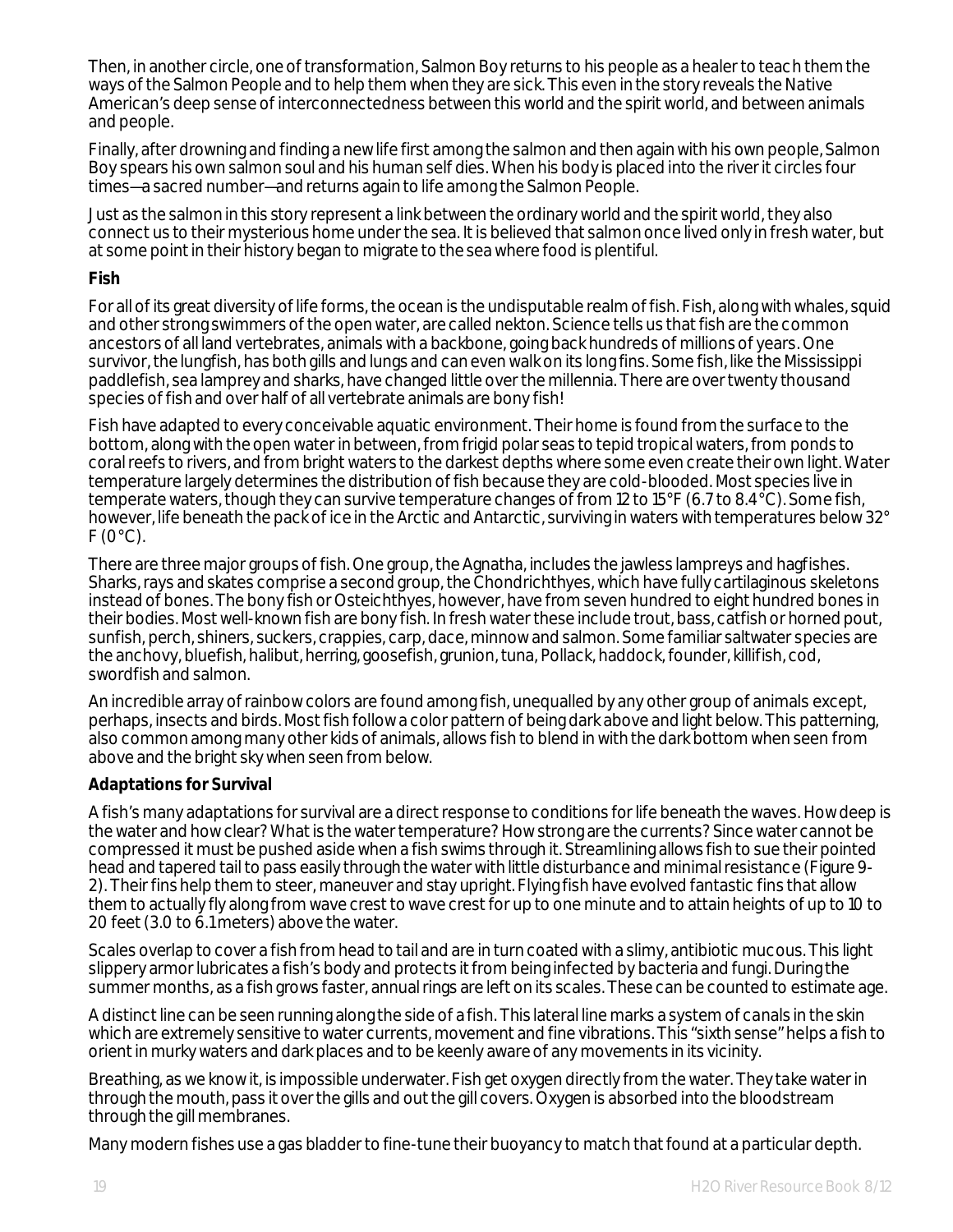This airtight sac expands and contracts to just the right flotation using gasses from their bloodstream. Since a fish's cellular fluid is about the same density as that of water it is better able to remain "weightless" in its home. Some fish, such as sharks, do not possess a gas bladder. Since they sink when at rest, sharks must remain in constant motion.

Salt water fish tend to lose water from their bodies into the concentrated salt of ocean water. They drink large amounts of water to compensate. The salt is then excreted and is also forced out through the gills. They do not usually urinate. Since freshwater fishes have body fluids that are more salty than their surroundings, they tend to absorb water over the surface of the skin and gills. As a result, they urinate often and do not drink at all!

Like many wild animals, fish spend much of their time searching for and catching or gathering their food. Fish exploit the entire range of available food, plant and animal, dead and alive, or a combination of several kinds. Plankton eaters, such as herring, mackerel, menhaden and the whale sharks, which stay near their food at the surface, use sieve-like gill rakers to filter out these tiny plants and animals. Predators, such as the bluefish, bass, shark and tuna, stalk their prey where they can be found. The masterful archerfish shoots its prey down with a jet of water, then devours it! This is even more amazing since water refracts light and the archerfish must compensate by aiming in front of its intended prey!

A fish's keen senses enable it to survive. They have good eyesight and no need for eyelids underwater where the eyes are always bathed. Fish can even see some color. The senses of hearing, touch and smell are all acute. Taste is unimportant since they gulp their food, though most possess taste buds located outside of the mouth.

#### **Reproduction**

Fish would not have survived millions of years without a number of successful means of reproducing. Many fish life on by dint of their great numbers. Cod produce from four to six million eggs in one mating cycle or spawn. An average-sized (22 pounds or 10.0 kilograms) king or Chinook salmon lays around eight thousand eggs. Most eggs are laid and fertilized in the water, while the eggs of some, such as sharks and guppies, are fertilized internally where they develop until the young are born live. Seasonal temperatures are an important factor in initiating spawning and in the successful development of the eggs. Spawning and growth usually occur during the spring and summer months. Most eggs are tiny, nearly transparent and they mature while afloat, especially among saltwater fish. Many freshwater fish lay eggs that sink to the bottom. In some species they young are cared for after hatching. The male bullhead (horned pout) guards the newly hatched young until they are up to 2 inches (5.1 centimeters) long.

#### **Salmon**

The salmon in the story "Salmon Boy" are anadromous species that live and grows in salt water, then return to ancestral freshwater spawning grounds when mature. The shad and the alewife are also anadromous. A few fish, such as the American eel, are catagromous, spending most of their lives in fresh water only to return to the sea to spawn.

Salmon travel immense distances on their life's migration to the sea and back. The king or chinook salmon of Idaho swim west to the central Aleutian islands where they mature. They then travel 2,500 miles (4,023.4 kilometers) back to spawn in the headwater of the Snake and Columbia Rivers. Pacific salmon, such as the king, chum and red or sockeye salmon, die once they spawn. Some Atlantic salmon survive to spawn again. There are even some landlocked salmon that live their entire lives in fresh water.

No one knows for sure how the salmon navigate to make their epic migrations. They may follow the sun, moon or star. Some hypothesize that they orient according to salinity, temperature, the unique odor and chemistry of water in their home streams or from some primal memory of how to reach these ancient sites of their origins. One theory surmises that enough salmon survive to assure that enough reach home to spawn just through random migration toward that general costal area.

Once in their home river systems salmon demonstrate an intense desire to move upstream—leaping up to 10 feet (3.0 meters) high over waterfalls and rapids. Spawning salmon do not eat along their journey.

## **Conservation of Fish**

As in the story "Salmon Boy", people still fish for salmon as well as many other species. Those who remember the traditional ways still maintain a close, respectful relationship with the Fish People. Some traditional Oglala Lakota (Sioux), when fishing, offer the bait saying, "You who are down in the water with wings of red, I offer this to you; so come hither." When a fish is caught it is treated with respect, or else the others will hear of the catch and flee. When little fish are caught they are treated especially well and released to they will not tell the bigger fish and scare them away.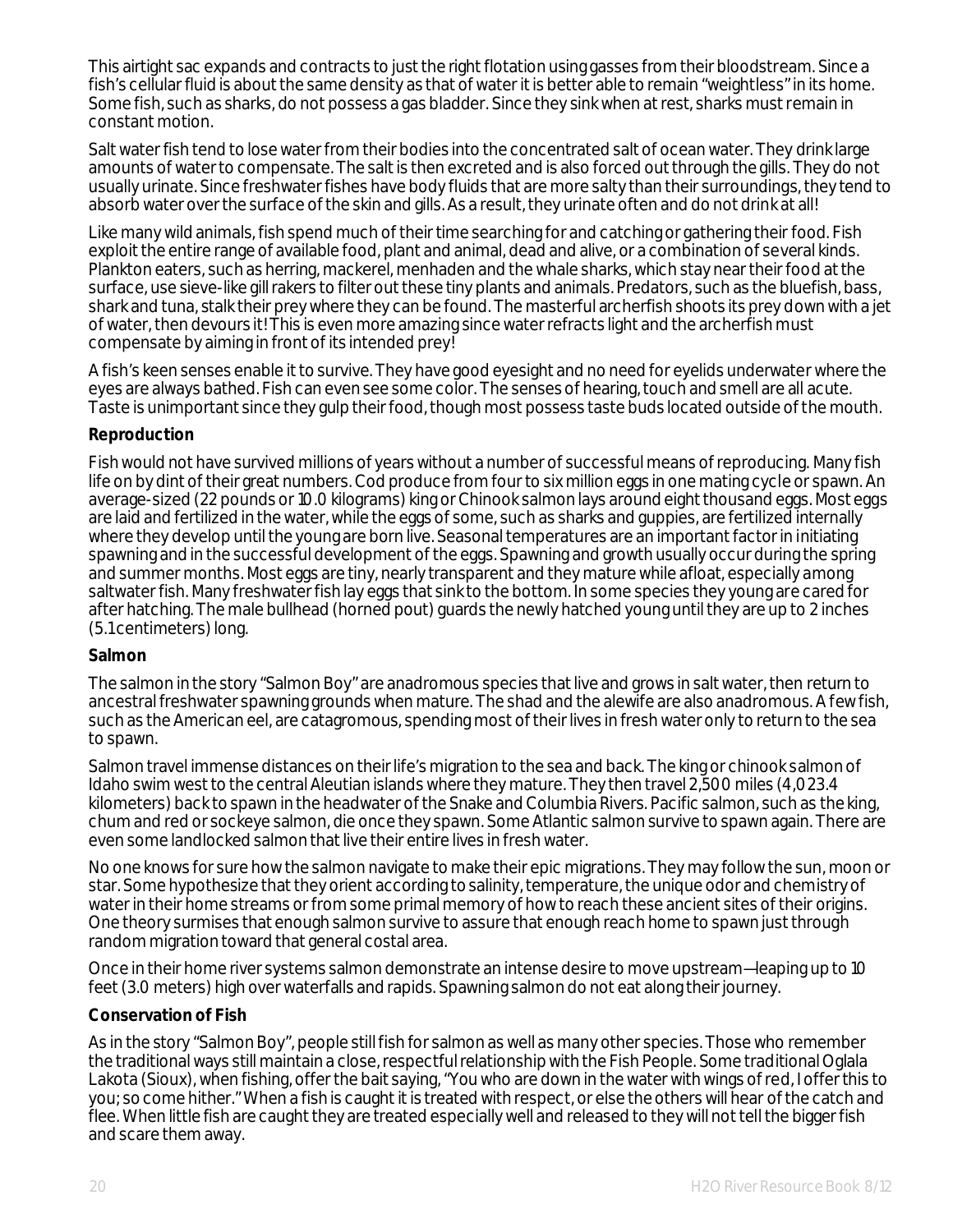But fishhooks and spears have largely been supplanted by a high technology fishing industry that uses computers, planes and echo sounders to locate fish, and an array of nets and highly effective catching devices. A modern fishing fleet often consists of a mother ship, spotters, catchers and factory processing ships where the catch is gutted, cleaned and frozen, all while at sea. As a result of the pressures placed on fish populations by the technology and efficacy of modern fishing fleets, many species of fish that Native North Americans have hunted as food for thousands of years are now greatly depleted. Some species have been so over-fished that they have become scarce and can no longer be used as food.

Salmon and other fish face many other threats to their well-being besides extreme hunting pressures. Dams present obstacles that block migration upstream. Water pollution stresses and weakens the health of migrating fish and masks the natural odors by which salmon recognize their home streams on the return spawning runs. Severe water pollution along a stretch of river can create zones that are so deadly to fish that they cannot be traversed, and so act as barriers to migration. Polluted water can adversely affect the development of fish eggs and young. Acid rain has created numerous bodies of water that are devoid of fish life. Toxic elements in many aquatic ecosystems are causing severe and widespread disease among fish populations, such as birth defects, tumors and many other forms of cancer.

Fortunately, over time, some of the dams that once blocked the flow of many rivers are being fitted with fish passage facilities, such as fish ladders and elevators. And many polluted lakes, ponds and rivers have gradually been cleaned up over the past few decades. There is, however, a long way to go in North America before out waterways are restored to a level of cleanliness and ecological health benefiting the amazing fish that inhabit them.

#### **Questions**

What do the salmon do when the young boy treats them disrespectfully? What would you have done? Why do the salmon make the boy one of their own?

How is the young boy changed by his experience? What does he learn?

How can Salmon Boy die and come back to life so many times in this story? What finally happens to him in the end?

Identify some of the circles and cycles revealed in this story? Why are they important? Why is it important for our relationship with nature to be practiced with circles?

Salmon spend part of their lives in freshwater rivers and part of their lives in the ocean. What do they do in the rivers? Why do they swim down to the ocean? How do they find their way when traveling these great distances?

What do you think is the most important food for the ocean animals?

Would you want to live in the ocean? Why or why not? What would is be like to live in the deep sea?

What are you favorite animals of the ocean?

There are many kinds of fish living in the sea. Can you name some of them?

What kind of skin does a fish have? Why does it have scales?

How does a fish breathe?

How did Native North Americans fish using their traditional fishing methods? How do they fish today?

Do you eat fish? How do people catch the fish that your family buys? What is happening to the populations of fish as such great numbers of them are caught?

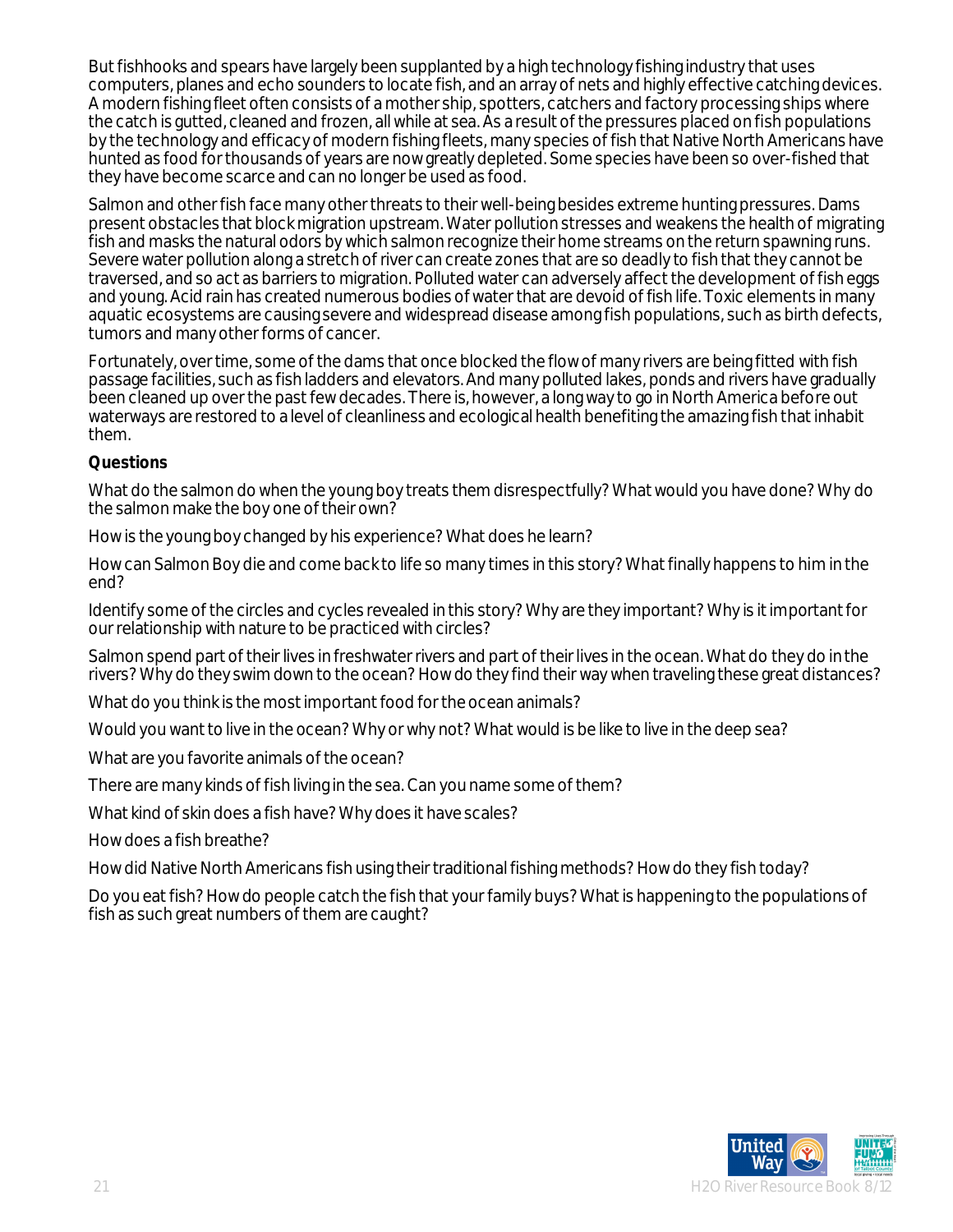## **Salmon Survival**

## **Activity**

A—Listen to a fantasy journey and live out the life cycle of a salmon.

B—Calculate the number of salmon that would be produced if all of the offspring of one pair lived to reproduce.

## **Goals**

Experience and understand the life cycle of the salmon. Realize that the cycle of life and death (mortality) plays an important role in maintaining a balance for life on Earth.

## **Age**

Younger Children (A) Older Children (B)

## **Materials**

Pencils (A and B)

Crayons or pastels (A)

Paper (A and B)

Calculator (B)

Chalkboard and chalk or newsprint (B)

Felt-tipped markers (B)

## **Procedure**

The Life of a Salmon. Lead a question and answer session with the girls. Ask them to share what they know about salmon. Use the 'discussion' section to review the basics of fish migration and include examples of both catadromous and anaddromous fish.

Now prepare the girls for a guided imagery experience. Have them lie down and close their eyes to listen. Read the following story:

## **The Life of a Salmon**

You have just hatched from an egg as a tiny salmon with a bit of yolk attached to your belly for food. Your new home is the cool, clear water at the top of a rock riverbed. There are millions of other young salmon swimming all around you.

In a few weeks the yolk is used up and you begin to eat microscopic plants and animals. Your first summer passes, then fall, winter and spring as you grow larger and larger. Now you are eating other fish that are smaller than you. One day you swim past an old log underwater and you see the sinister outline of a fish lurking in the shadows. Quickly, a large trout shoots out to eat you. You swim as hard as you can. Your heart is racing. There is a small crevice in gravel up ahead and you dart in to safety just as the trout's jaws snap at you from behind. Whew! That was close.

Soon it is your second summer and you are a beautiful, two-year-old salmon. Now you feel an overwhelming urge to swim downstream. The river grows deeper, warmer and less shaded as you swim. Wheee! You shoot down some long rapids and high waterfalls. It is really fun! Then you hear a whirring sound and see a great cement dam across the river with a shoot for water to pass through. At first you hesitate and swim from side-toside looking for another way down, but there is none. So you drop into the dark hole and are soon spun around wildly by the metal blades of a turbine. Then you shoot into the river below the dam. Since you are small you survive with only a minor cut, but you see other young salmon who are hurt badly in the water around you.

Finally you reach the salty sea and swim for several months and thousands of miles. Your new home is a vast, blue-green sea where you swim with many salmon in a great school. Here, where there are plenty of small ocean fish to eat, you live and grow for another two years. Once, when you are about three years old, a great net is dragged up from behind you and you are just able to outrun it to keep from getting caught. But many of your salmon friends are carried away and never seen again. Another time you narrowly escape the sharp teeth of a shark.

In time, your fourth summer arrives and the urge to go home to the stream where you were born drives you to begin a great journey. When you reach the shore you swim for a time before you smell the waters of your home river and head upstream. Someone is fishing from shore but you swim right by the baited hook. In fact, you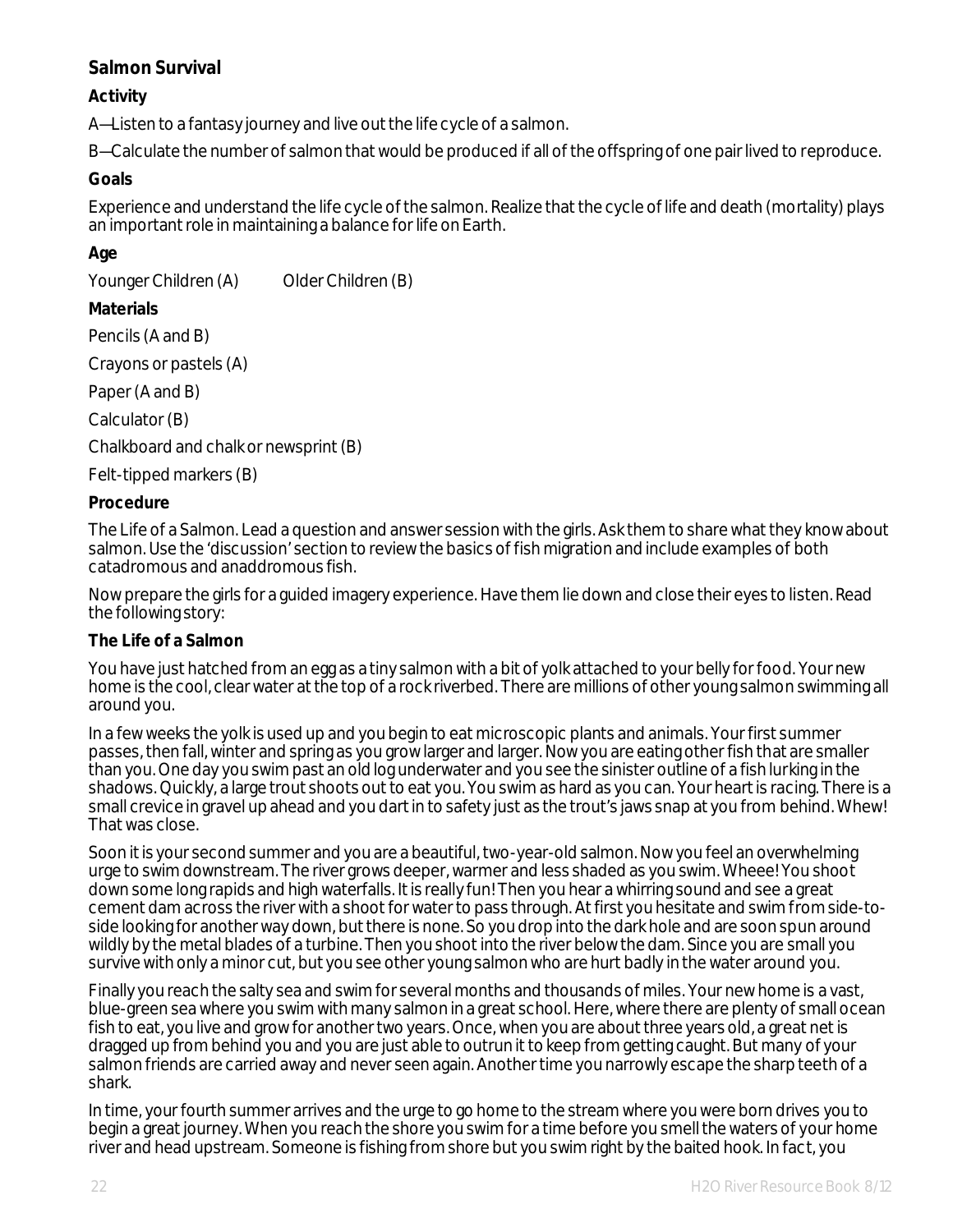haven't eaten a thing since you began your journey. You are tired and hungry, but you press on.

Up ahead there is the high cement wall of a large dam. After exploring for a time you find a strong current leading up many small falls into little pools along the side of the dam. Up, rest…up, rest…up, rest you go until you reach the top.

Look! A great waterfall. How will you ever get up. You back up and swim very fast, then leap as high as you can. Now you're in the air! Through the cool mist of the falls you see the sunlight, green leaves and a small rainbow. It is beautiful. Plop! You land above the falls and push on.

You are weak and growing very thin. There is a fork up ahead and the smell of the river water entering from the left tells you the way home. Very sluggishly you near the place where you were born. Now you can recognize some of the large rocks in the riverbed.

This is your destiny. You summon all of your last strength to force a great mass of eggs out a hold beneath your body. There are hundreds of salmon all around you laying eggs and squirting milk sperm into the water. You feel light and relieved, but now you have nothing left to give.

There is a shallow pool up ahead. You flop over to it and feel your life begin to slip away. Your gills are working hard as you roll over on your left side. Your right eye can see the sun shining through the bright green leaves of a tree over hanging the stream. The image of the leaves slowly fads and you feel a deep sense of peace as the world turns dark and still.

Ask the girls to open their eyes and sit up. Allow them to share how they feel. What were their favorite parts of the story and which parts didn't they like? Ask them what happened to their fantasy salmon at the end of the story. Ask the girls what would happen on Earth if every animal and human being did not die eventually. Have them write and illustrate another story about the life of a young salmon that hatches from one of the eggs laid in this story just before the salmon dies.

Point out to the girls that not all Atlantic salmon die after spawning. Be sure to mention that the operators of many dams provide fish passage facilities, such as fish ladders and elevators, to help transport fish around the dams during spawning runs.

Further the experience by having them illustrate some of the scenes in 'the life of a salmon' that most caught their imaginations.

Salmon Calamity. Tell the girls that they are going to prove that, without natural death, life could not continue as it is on Earth. This will be done by calculating the approximate number of salmon eggs and all of their offspring for a total of five generations lived to reproduce.

A spawning female king or Chinook salmon lays an average of about eight thousand eggs. Assume, for the sake of this activity, that half of each generation of eggs produces females. Also assume that half of each successive generation of eggs will produce females. Although in reality each one of these females takes four years to grow to reproductive maturity, for this activity each living female will produce eight thousand eggs each year. The formula, then, looks like this:

1 female x 8,000 eggs=

8,000 eggs x .5 = 4,000 females x 8,000 eggs =

32,000,000 (32 million) eggs x .5 = 16,000,000 females x 8,000 eggs =

128,000,000,000 (128 billion) eggs x .5 =

64,000,000,000 females x 8,000 eggs =

512,000,000,000,000 (512 trillion) eggs x .5 =

256,000,000,000,000 x 8,000 eggs =

2,000,000,000,000,000 (2 quintillion) eggs after only 5 generations!

Now lead a question and answer/discussion session focusing on why it would not be a good thing for all of these salmon – or all of any animal – to survive. Stress that the circle of life and death allows room for new life to be born. This circle also prevents pollution, overcrowding and the depletion of resources, such as food, space, water and shelter. Also, if nothing ever died, nutrients would not be recycled back into the aquatic or terrestrial food chains.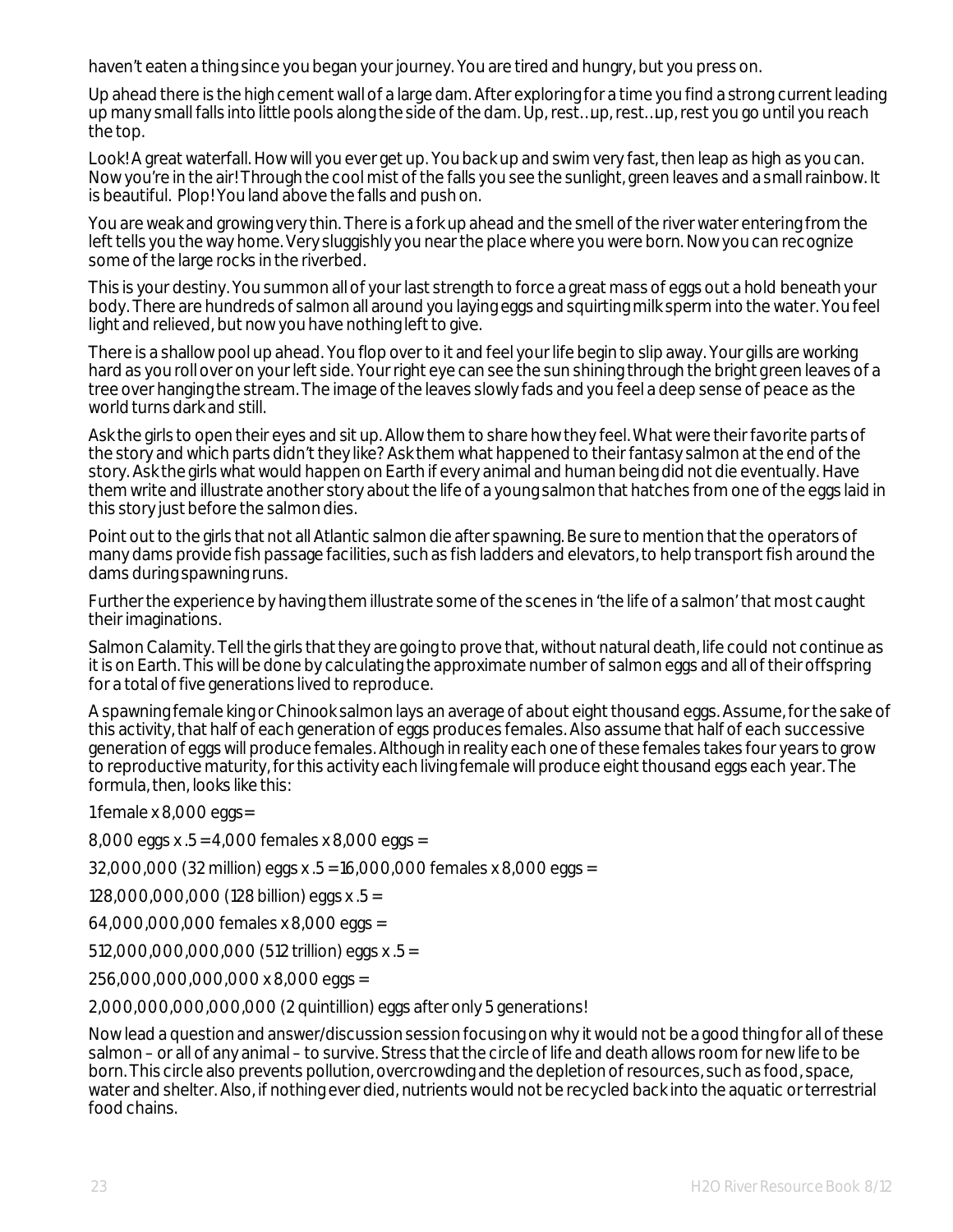## **Food Chain Game**

#### **Materials**

Red flags

Popcorn

Blue flags

Tag board tally

Your troop will be simulating a simple aquatic food chain consisting of algae, minnows, trout and hawks.

## **Directions**

Divide the troop into the below proportions. Give a red flag to all minnows and a blue flag to all trout.

Minnows – 50%

 $Trout - 30%$ 

Hawks – 20%

Designate boundaries of stream. (The girls are representing aquatic organisms.) They will not be able to survive if they go beyond their boundaries. Minnows, etc, cannot live outside the stream.

Throw out several handfuls of popcorn into the 'stream bed'. The popcorn represents algae. The number thrown out does not matter, they will now be counted.

Send out the minnows to 'eat' the algae. Give them between ten and twenty seconds to gather food. All minnows who gather at least one kernel survive. If there should be any minnows who did not collect at least one kernel, they have dies and should leave the stream area.

Send out the trout to 'eat' the minnows. Give the students approximately ten to twenty seconds to chase minnows and grab their flag. If a trout grabs a minnow's flag, the minnow has been eaten and should leave the stream. At the end of the chase period, stop the game and remove all dead minnows and trout. A trout is dead if it does not have a flag. All of the surviving minnows should leave the stream bed and stay together as a group.

Send out the hawks to 'eat' trout. Give them approximately ten to twenty seconds to chase trout and grab their flag. At the end of the chase period, have all surviving minnows, trout and hawks divide up according to organism type (minnow/trout/hawk). Record results on class tag board.

Example:

Round 1 Minnow Trout **Hawk** 

Starting Number

Number Survived

Round 2

Starting Number

Number Survived

Play the game several times using different proportions of organisms. Have the students choose the proportions. Record results of each trial. At the end of the game, have students analyze the chart and determine which food chain is the best example of a stable community and why.